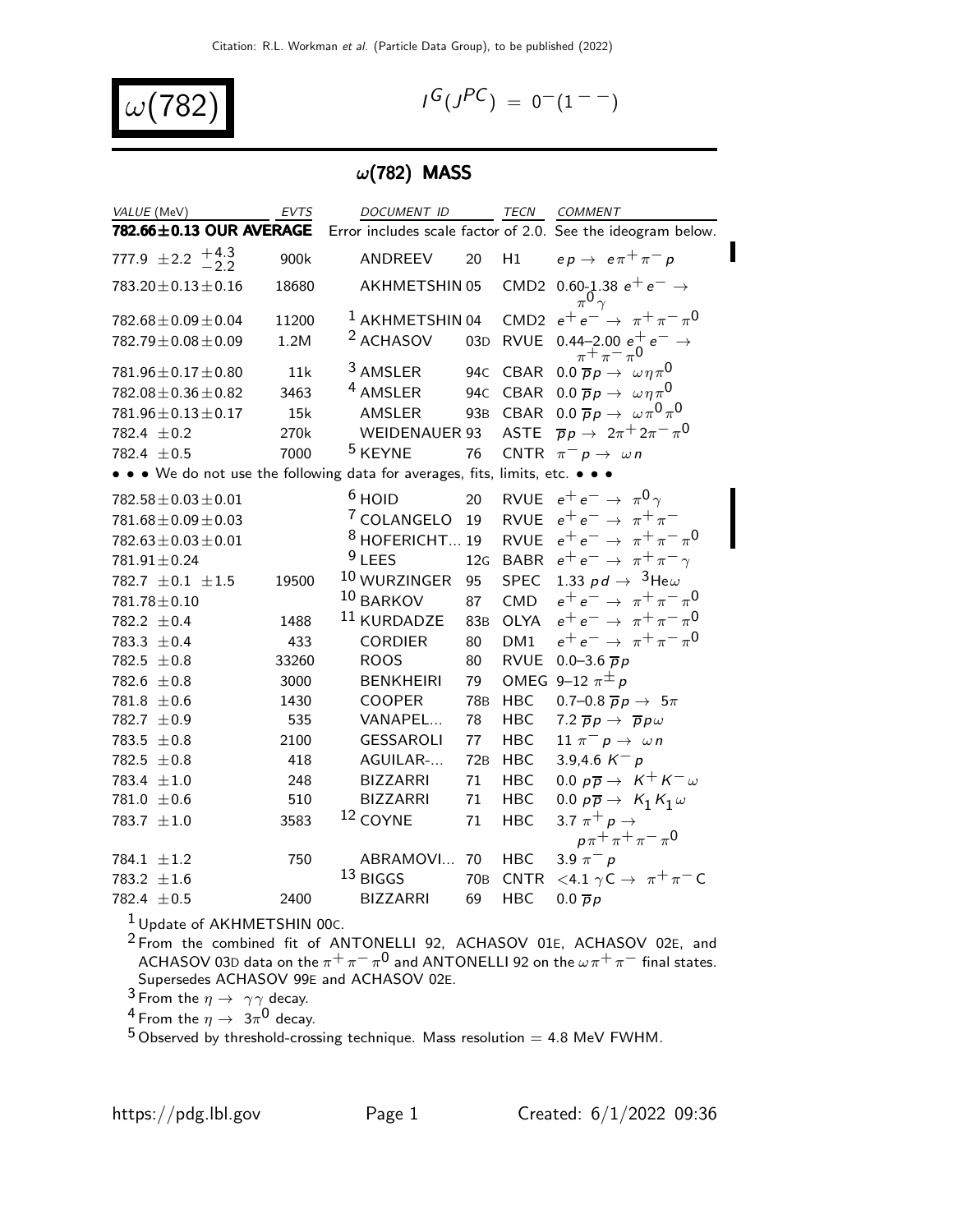- $6$  The values were extracted from a dispersively improved Breit-Wigner parameterization and do not include vacuum polarization. Inclusion of vacuum polarization gives  $782.736 \pm$
- $\sim$  0.024 MeV.<br> $^7$ The  $\omega$  mass was extracted from a dispersively improved Breit-Wigner parameterization, the  $\omega$  width fixed at 8.49  $\pm$  0.08 MeV. The value does not include vacuum polarization which would shift the mass to 781.81  $\pm$  0.09  $\pm$  0.03 MeV. The mixing parameter is
- assumed real valued.<br><sup>8</sup> The values were extracted from a dispersively improved Breit-Wigner parameterization and do not include vacuum polarization.

9 From the  $\rho-\omega$  interference in the  $\pi^+\pi^-$  mass spectrum using the Breit-Wigner for the  $\omega$  and leaving its mass and width as free parameters of the fit.

10 Systematic uncertainties underestimated.

11 Systematic uncertainties not estimated.

12 From best-resolution sample of COYNE 71.

13 From  $\omega$ - $\rho$  interference in the  $\pi^+\pi^-$  mass spectrum assuming  $\omega$  width 12.6 MeV.



### $\omega(782)$  WIDTH

| <i>VALUE</i> (MeV)                                                            | EVTS  | DOCUMENT ID | <i>TECN</i> | COMMENT                                                                                                                              |
|-------------------------------------------------------------------------------|-------|-------------|-------------|--------------------------------------------------------------------------------------------------------------------------------------|
| $8.68 \pm 0.13$ OUR AVERAGE                                                   |       |             |             |                                                                                                                                      |
| $8.68 \pm 0.23 \pm 0.10$                                                      | 11200 |             |             | <sup>1</sup> AKHMETSHIN 04 CMD2 $e^+e^- \rightarrow \pi^+\pi^-\pi^0$                                                                 |
| $8.68 \pm 0.04 \pm 0.15$                                                      | 1.2M  |             |             | <sup>2</sup> ACHASOV 03D RVUE 0.44-2.00 $e^+e^- \rightarrow$<br>$\pi^+\pi^-\pi^0$                                                    |
| • • • We do not use the following data for averages, fits, limits, etc. • • • |       |             |             |                                                                                                                                      |
| $8.65 \pm 0.06 \pm 0.01$                                                      |       |             |             | <sup>3</sup> HOID 20 RVUE $e^+e^- \rightarrow \pi^0 \gamma$<br><sup>4</sup> HOFERICHT 19 RVUE $e^+e^- \rightarrow \pi^+ \pi^- \pi^0$ |
| $8.71 + 0.04 + 0.04$                                                          |       |             |             |                                                                                                                                      |
| $8.13 \pm 0.45$                                                               |       | $5$ LEES    |             | 12G BABR $e^+e^- \rightarrow \pi^+\pi^-\gamma$                                                                                       |
|                                                                               |       |             |             |                                                                                                                                      |
|                                                                               |       |             |             |                                                                                                                                      |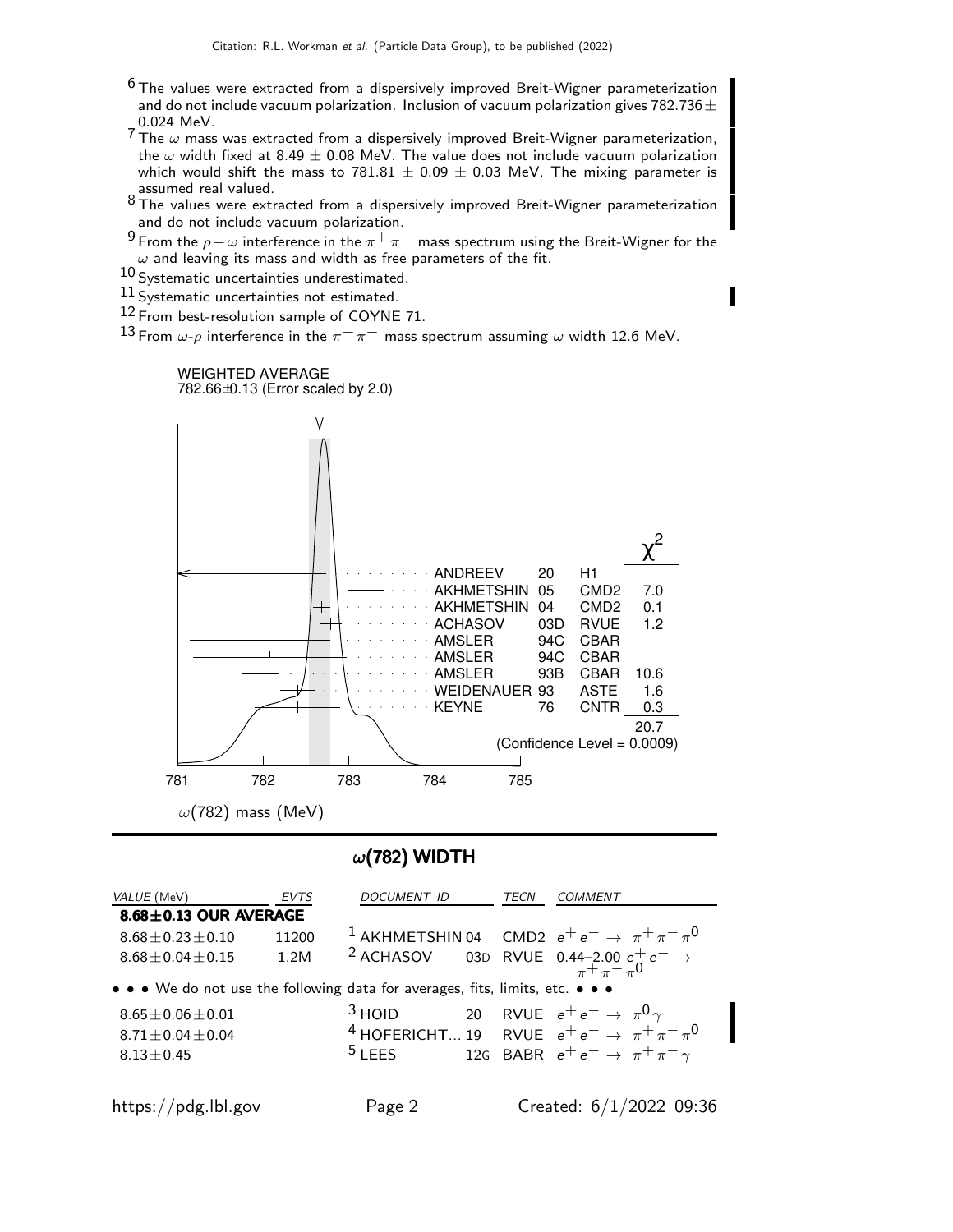| 8.2 $\pm$ 0.3           | 19500 | <sup>6</sup> WURZINGER | 95              |                 | SPEC 1.33 $pd \rightarrow 3$ He $\omega$       |
|-------------------------|-------|------------------------|-----------------|-----------------|------------------------------------------------|
| 8.4 $\pm 0.1$           |       | <sup>7</sup> AULCHENKO | 87              | <b>ND</b>       | $e^+e^- \rightarrow \pi^+\pi^-\pi^0$           |
| $8.30 \pm 0.40$         |       | <sup>6</sup> BARKOV    | 87              | <b>CMD</b>      | $e^+e^- \rightarrow \pi^+\pi^-\pi^0$           |
| 9.8 $\pm 0.9$           | 1488  | <sup>8</sup> KURDADZE  | 83 <sub>B</sub> | <b>OLYA</b>     | $e^+e^- \rightarrow \pi^+\pi^-\pi^0$           |
| 9.0 $\pm$ 0.8           | 433   | $6$ CORDIER            | 80              | DM <sub>1</sub> | $e^+e^- \rightarrow \pi^+\pi^-\pi^0$           |
| $12 + 2$                | 1430  | <b>COOPER</b>          | 78 <sub>B</sub> | <b>HBC</b>      | 0.7-0.8 $\overline{p}p \rightarrow 5\pi$       |
| 9.4 $\pm 2.5$           | 2100  | <b>GESSAROLI</b>       | 77              | <b>HBC</b>      | 11 $\pi^- p \rightarrow \omega n$              |
| $10.22 \pm 0.43$        | 20000 | <sup>9</sup> KEYNE     | 76              | <b>CNTR</b>     | $\pi^ p \rightarrow \omega n$                  |
| 13.3 $\pm 2$            | 418   | AGUILAR-               | 72B             | <b>HBC</b>      | 3.9,4.6 $K^- p$                                |
| 9.1 $\pm$ 0.8           | 451   | <sup>6</sup> BENAKSAS  | 72B             | <b>OSPK</b>     | $e^+e^- \to \pi^+\pi^-\pi^0$                   |
| $10.5 \pm 1.5$          |       | <b>BORENSTEIN</b>      | 72              | <b>HBC</b>      | 2.18 $K^- p$                                   |
| $7.70 \pm 0.9 \pm 1.15$ | 940   | <b>BROWN</b>           | 72              | <b>MMS</b>      | 2.5 $\pi^ p \rightarrow n$ MM                  |
| $10.3 \pm 1.4$          | 510   | <b>BIZZARRI</b>        | 71              | HBC             | 0.0 $p\overline{p} \rightarrow K_1 K_1 \omega$ |
| $12.8 \pm 3.0$          | 248   | <b>BIZZARRI</b>        | 71              | <b>HBC</b>      | 0.0 $p\overline{p} \rightarrow K^+ K^- \omega$ |
| 9.5 $\pm 1.0$           | 3583  | COYNE                  | 71              | <b>HBC</b>      | 3.7 $\pi^+$ $p \rightarrow$                    |
|                         |       |                        |                 |                 | $p\pi^{+}\pi^{+}\pi^{-}\pi^{0}$                |

1 Update of AKHMETSHIN 00C.

2 From the combined fit of ANTONELLI 92, ACHASOV 01E, ACHASOV 02E, and ACHASOV 03D data on the  $\pi^+\pi^-\pi^0$  and ANTONELLI 92 on the  $\omega\pi^+\pi^-$  final states. Supersedes ACHASOV 99E and ACHASOV 02E.

 $3$  The values were extracted from a dispersively improved Breit-Wigner parameterization and do not include vacuum polarization. Inclusion of vacuum polarization gives 8.63  $\pm$ 0.05 MeV.

<sup>4</sup> The values were extracted from a dispersively improved Breit-Wigner parameterization and do not include vacuum polarization.

<sup>5</sup> From the  $\rho-\omega$  interference in the  $\pi^+\pi^-$  mass spectrum using the Breit-Wigner for the  $\omega$  and leaving its mass and width as free parameters of the fit.

6 Systematic uncertainties underestimated.

7Relativistic Breit-Wigner includes radiative corrections. Systematic uncertainties not estimated.

8 Systematic uncertainties not estimated.

 $9$  Observed by threshold-crossing technique. Mass resolution  $= 4.8$  MeV FWHM.

|            | Mode                                            | Fraction $(\Gamma_i/\Gamma)$        | Scale factor/<br>Confidence level |
|------------|-------------------------------------------------|-------------------------------------|-----------------------------------|
|            | $\Gamma_1 \qquad \pi^+ \pi^- \pi^0$             | $(89.2 \pm 0.7)$ %                  |                                   |
|            | $\Gamma_2$ $\pi^0 \gamma$                       | $(8.35 \pm 0.27)\%$                 | $S = 2.2$                         |
|            | $\Gamma_3$ $\pi^+ \pi^-$                        | $(1.53^{+0.11}_{-0.13})$ %          | $S = 1.2$                         |
|            | $\Gamma_4$ neutrals (excluding $\pi^0 \gamma$ ) | $(7 \tfrac{+8}{-4}) \times 10^{-3}$ | $S = 1.1$                         |
| $\Gamma_5$ | $\eta \gamma$                                   | $(4.5 \pm 0.4) \times 10^{-4}$      | $S = 1.1$                         |
|            | $\Gamma_6$ $\pi^0 e^+ e^-$                      | $(7.7 \pm 0.6) \times 10^{-4}$      |                                   |
|            | $\Gamma_7$ $\pi^0 \mu^+ \mu^-$                  | $(1.34 \pm 0.18) \times 10^{-4}$    | $S = 1.5$                         |
|            | $\Gamma_8$ $\eta e^+ e^-$                       |                                     |                                   |
|            | $\Gamma_9$ $e^+e^-$                             | $(7.38 \pm 0.22) \times 10^{-5}$    | $S = 1.9$                         |
|            | $\Gamma_{10}$ $\pi^{+}\pi^{-}\pi^{0}\pi^{0}$    | $< 2 \times 10^{-4}$                | $CL = 90\%$                       |
|            | $\Gamma_{11}$ $\pi^{+}\pi^{-}\gamma$            | $< 3.6 \times 10^{-3}$              | $CL = 95%$                        |

## $\omega(782)$  DECAY MODES

 $\mathbf{S}$  factor factor  $\mathbf{S}$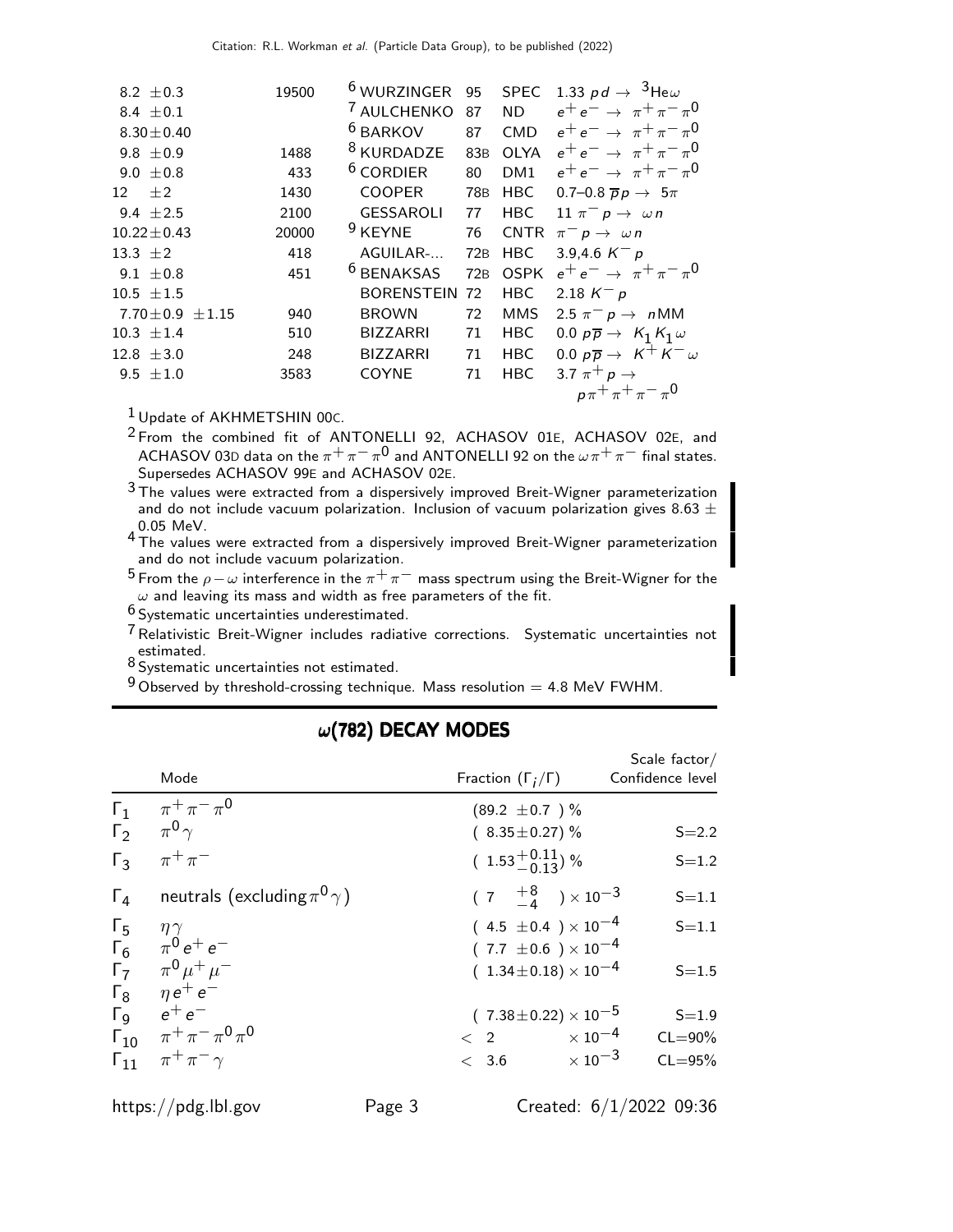|                            | $\Gamma_{12}$ $\pi^{+}\pi^{-}\pi^{+}\pi^{-}$ |                                          |                         | $< 1$ $\times 10^{-3}$         | $CL = 90\%$ |
|----------------------------|----------------------------------------------|------------------------------------------|-------------------------|--------------------------------|-------------|
|                            | $\Gamma_{13}$ $\pi^{0}\pi^{0}\gamma$         |                                          |                         | $(6.7 \pm 1.1) \times 10^{-5}$ |             |
|                            | $\Gamma_{14}$ $\eta \pi^0 \gamma$            |                                          |                         | $< 3.3 \times 10^{-5}$         | $CL = 90\%$ |
|                            | $\Gamma_{15}$ $\mu^+ \mu^-$                  |                                          |                         | $(7.4 \pm 1.8) \times 10^{-5}$ |             |
|                            | $\Gamma_{16}$ 3 $\gamma$                     |                                          |                         | $< 1.9 \times 10^{-4}$         | $CL = 95%$  |
|                            |                                              | Charge conjugation $(C)$ violating modes |                         |                                |             |
| $\Gamma_{17}$ $\eta \pi^0$ |                                              |                                          | $\langle$ 2.1           | $\times$ 10 $^{-4}$            |             |
|                            |                                              |                                          |                         |                                | $CL = 90\%$ |
|                            | $\Gamma_{18}$ $2\pi^0$                       |                                          | $C \quad < 2.2$         | $\times$ 10 $^{-4}$            | $CL = 90\%$ |
|                            | $\Gamma_{19}$ $3\pi^{0}$                     |                                          | $C \t 2.3 \t x 10^{-4}$ |                                | $CL = 90\%$ |
|                            | $\Gamma_{20}$ invisible                      |                                          | < 7                     | $\times$ 10 $^{-5}$            | $CL = 90\%$ |

### CONSTRAINED FIT INFORMATION

An overall fit to 15 branching ratios uses 48 measurements and one constraint to determine 10 parameters. The overall fit has a  $\chi^2=$  48.0 for 39 degrees of freedom.

The following off-diagonal array elements are the correlation coefficients  $\left<\delta x_i\delta x_j\right>$ / $(\delta x_i\cdot\delta x_j)$ , in percent, from the fit to the branching fractions,  $x_i$   $\;\equiv$  $\mathsf{\Gamma}_i/\mathsf{\Gamma}_{\mathsf{total}}$ . The fit constrains the  $\mathsf{x}_i$  whose labels appear in this array to sum to one.

| $x_2$    | 23               |                  |                  |       |         |       |       |      |          |  |
|----------|------------------|------------------|------------------|-------|---------|-------|-------|------|----------|--|
| $x_3$    | $-18$            | -4               |                  |       |         |       |       |      |          |  |
| $x_4$    | $-92$            | $-55$            |                  |       |         |       |       |      |          |  |
| $x_{5}$  | 7                | 23               | $-1$             | $-15$ |         |       |       |      |          |  |
| $x_6$    | $-1$             | $\mathbf 0$      | 0                | 0     | 0       |       |       |      |          |  |
| $x_7$    | $\boldsymbol{0}$ | $\boldsymbol{0}$ | 0                | 0     | 0       | 0     |       |      |          |  |
| $x_{9}$  | $-24$            | $-73$            | 4                | 47    | $-31$   | 0     | 0     |      |          |  |
| $x_{13}$ | 1                | 4                | $\boldsymbol{0}$ | $-2$  | 1       | 0     | 0     | $-3$ |          |  |
| $x_{15}$ | 0                | 0                | 0                | 0     | 0       | 0     | 0     | 0    |          |  |
|          | $x_1$            | $x_2$            | $x_3$            | $x_4$ | $x_{5}$ | $x_6$ | $x_7$ | xg   | $x_{13}$ |  |

### $\omega$ (782) PARTIAL WIDTHS

| $\Gamma(\pi^0\gamma)$ |                                           |                                                                                                                |    |      | נ I                                                      |  |  |  |  |
|-----------------------|-------------------------------------------|----------------------------------------------------------------------------------------------------------------|----|------|----------------------------------------------------------|--|--|--|--|
| VALUE (keV)           | <b>EVTS</b>                               | DOCUMENT ID                                                                                                    |    | TECN | COMMENT                                                  |  |  |  |  |
|                       |                                           | • • • We do not use the following data for averages, fits, limits, etc. • • •                                  |    |      |                                                          |  |  |  |  |
| $880 + 50$            | 7815                                      | $1$ ACHASOV                                                                                                    |    |      | 13 SND 1.05-2.00 $e^+e^- \rightarrow \pi^0 \pi^0 \gamma$ |  |  |  |  |
| $788 + 12 + 27$       |                                           | 36500 <sup>2</sup> ACHASOV                                                                                     | 03 |      | SND 0.60–0.97 $e^+e^- \rightarrow \pi^0 \gamma$          |  |  |  |  |
| $764 + 51$            | 10625                                     | <b>DOLINSKY</b>                                                                                                | 89 |      | ND $e^+e^- \rightarrow \pi^0 \gamma$                     |  |  |  |  |
|                       | $1$ Systematic uncertainty not estimated. |                                                                                                                |    |      |                                                          |  |  |  |  |
|                       |                                           | <sup>2</sup> Using $\Gamma_{\omega}$ = 8.44 $\pm$ 0.09 MeV and B( $\omega \to \pi^0 \gamma$ ) from ACHASOV 03. |    |      |                                                          |  |  |  |  |
|                       |                                           |                                                                                                                |    |      |                                                          |  |  |  |  |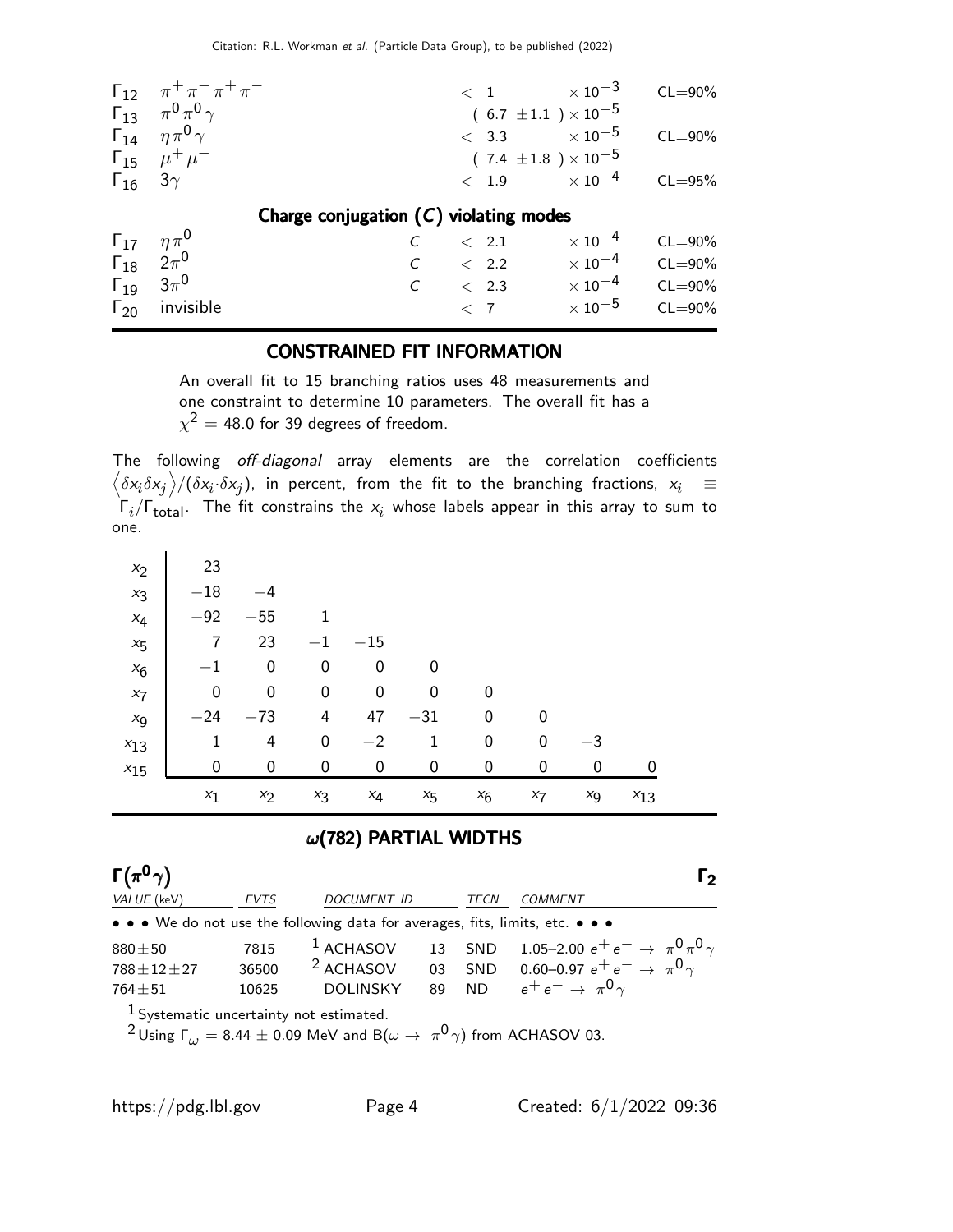Γ $(\eta \gamma)$  $(\eta \gamma)$   $\Gamma_5$ Γ $(ηγ)$  Γ<sub>5</sub>  $\eta\gamma)$ VALUE (keV) **DOCUMENT ID** TECN COMMENT • • • We do not use the following data for averages, fits, limits, etc. •  $6.1 \pm 2.5$ <sup>1</sup> DOLINSKY 89 ND  $e^+e^- \rightarrow \eta \gamma$  $1$  Using  $\Gamma_{\omega} = 8.4 \pm 0.1$  MeV and  $\textsf{B}(\omega\to\eta\gamma)$  from DOLINSKY 89.  $Γ(e^+e^-)$  $(e^+e^-)$  Γ<sub>9</sub>  $\Gamma(e^+e^-)$  Γρ  $(e^+e^-)$ VALUE (keV) **EVTS** DOCUMENT ID TECN COMMENT  $0.60 \pm 0.02$  OUR EVALUATION • • • We do not use the following data for averages, fits, limits, etc. • • •  $0.591 \pm 0.015$  11200  $1,2$  AKHMETSHIN 04 CMD2  $e^+e^- \rightarrow \pi^+ \pi^- \pi^0$  $0.653 \pm 0.003 \pm 0.021$  1.2M <sup>3</sup> ACHASOV 03D RVUE 0.44–2.00  $e^{+}$  $-\pi + \pi - \pi$ <sup>0</sup> 0.600 $\pm$ 0.031 10625 DOLINSKY 89 ND  $e^{+}e^{-} \rightarrow \pi^{0} \gamma$  $\frac{1}{2}$ Using B( $\omega \to \pi^+ \pi^- \pi^0$ ) = 0.891  $\pm$  0.007 and  $\Gamma_{\text{total}}$  = 8.44  $\pm$  0.09 MeV. 2 Update of AKHMETSHIN 00C. <sup>3</sup> Using ACHASOV 03, ACHASOV 03D and B( $\omega \to \pi^+ \pi^-$ ) = (1.70 ± 0.28)%.  $\omega(782)$   $\Gamma(\mathsf{i})$ Γ $(e^+e^-)/$ Γ $(\mathsf{total})$  $\Gamma(\pi^+\pi^-\pi^{\mathbf{0}}) \; \times \; \Gamma(e^+e^-)/\Gamma_{\mathsf{total}}$  Γι $\Gamma_1\Gamma_9/\Gamma$ VALUE (eV) DOCUMENT ID TECN COMMENT  $569.8 \pm 3.1 \pm 8.2$ <sup>1</sup> LEES 21B BABR 10.5  $e^+e^- \rightarrow \pi^+\pi^-\pi^0\gamma$ <sup>1</sup> From the cross section for  $e^+e^- \to \pi^+\pi^-\pi^0$  with contributions from  $\rho(770)$ ,  $\omega(782)$ ,  $φ(1020), ω(1420),$  and  $ω(1650)$ .  $\omega$ (782) Γ( $e^+$ е $^-$ )Γ(i)/Γ $^2$ (total)  $\Gamma(e^+e^-)/\Gamma_{\text{total}} \, \times \, \Gamma(\pi^+\pi^-\pi^0)/\Gamma_{\text{total}} \qquad \qquad \qquad \Gamma_9/\Gamma \times \Gamma_1/\Gamma$  $\Gamma_9/\Gamma \times \Gamma_1/\Gamma$ VALUE (units  $10^{-5}$ ) EVTS DOCUMENT ID TECN COMMENT  $6.59\pm0.19$  OUR FIT Error includes scale factor of 2.1. **6.36±0.14 OUR AVERAGE** Error includes scale factor of 1.3. See the ideogram below.<br>6.24±0.11±0.08 11.2k <sup>1</sup> AKHMETSHIN 04 CMD2  $e^+e^- \rightarrow \pi^+\pi^-\pi^0$  $6.24 \pm 0.11 \pm 0.08$  11.2k 1 AKHMETSHIN 04 CMD2  $e^+e^-$  →  $\pi^+\pi^-\pi^0$  $6.74 \pm 0.04 \pm 0.24$  1.2M  $^{2,3}$  ACHASOV 03D RVUE 0.44–2.00 e<sup>-</sup>  $\pi$ + $\pi$ <sup>-</sup> $\pi$ 0 6.37±0.35 <sup>2</sup> DOLINSKY 89 ND  $e^+e^- \rightarrow \pi^+\pi^-\pi^0$ • • • We do not use the following data for averages, fits, limits, etc. • • •  $6.20 \pm 0.13$ <br>  $6.70 \pm 0.06 \pm 0.27$ <br>  $5 \text{ AUBERT,B}$ <br>  $6.4 \text{ BBR}$ <br>  $10.6 \text{ e}^+ \text{ e}^-$ <br>  $6.70 \pm 0.06 \pm 0.27$  $5$  AUBERT,B 04N BABR 10.6  $e^+e^- \rightarrow$ <br>  $\pi^+ \pi^- \pi^0 \gamma$  $6.45\pm0.24$  6 BARKOV 87 CMD  $e^+e^- \rightarrow \pi^+\pi^-\pi^0$  $5.79 \pm 0.42$  1488 <sup>7</sup> KURDADZE 83B OLYA e<sup>+</sup> e<sup>−</sup><br> $5.89 \pm 0.54$  433 <sup>6</sup> CORDIER 80 DM1 e<sup>+</sup> e<sup>−</sup>  $\rightarrow \pi + \pi - \pi$ 0 5.89±0.54 433 <sup>6</sup> CORDIER 80 DM1  $e^+e^-$  →  $\pi^+\pi^-\pi^0$ 7.54 $\pm$ 0.84 451 <sup>6</sup> BENAKSAS 72B OSPK  $e^+e^ \rightarrow \pi^+\pi^-\pi^0$  $1$  Update of AKHMETSHIN 00 $c$ .

 $2$  Recalculated by us from the cross section in the peak.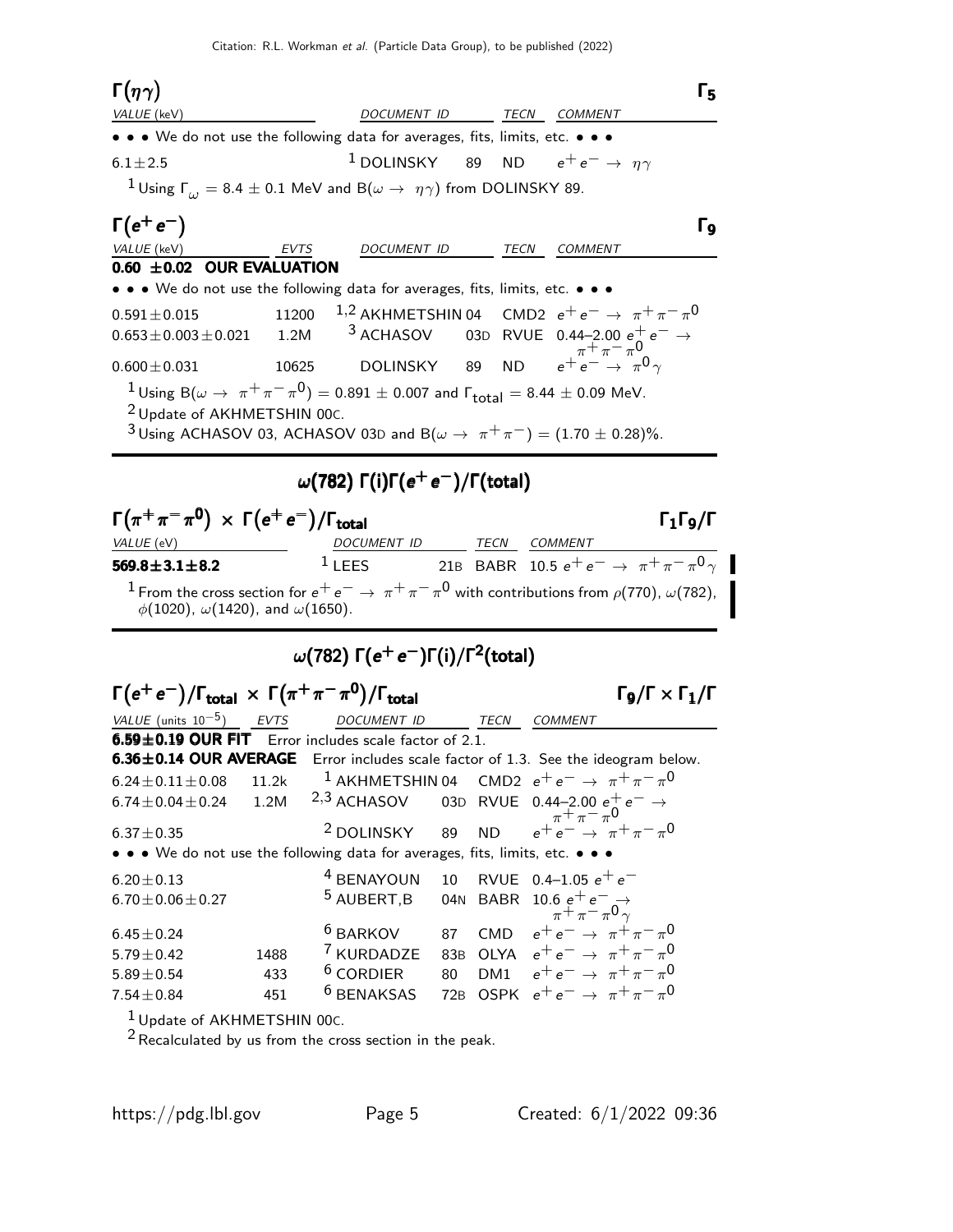- <sup>3</sup> From the combined fit of ANTONELLI 92, ACHASOV 01E, ACHASOV 02E, and ACHASOV 03D data on the  $\pi^+\pi^-\pi^0$  and ANTONELLI 92 on the  $\omega\pi^+\pi^-$  final states. Supersedes ACHASOV 99E and ACHASOV 02E.
- $^{4}$  A simultaneous fit of  $e^+e^- \rightarrow \pi^+\pi^-, \pi^+\pi^-\pi^0, \pi^0\gamma, \eta\gamma$  data.
- 5 Superseeded by LEES 21B.
- $6$  Recalculated by us from the cross section in the peak. Systematic uncertainties underestimated.
- 7Recalculated by us from the cross section in the peak. Systematic uncertainties not estimated.



https://pdg.lbl.gov Page 6 Created: 6/1/2022 09:36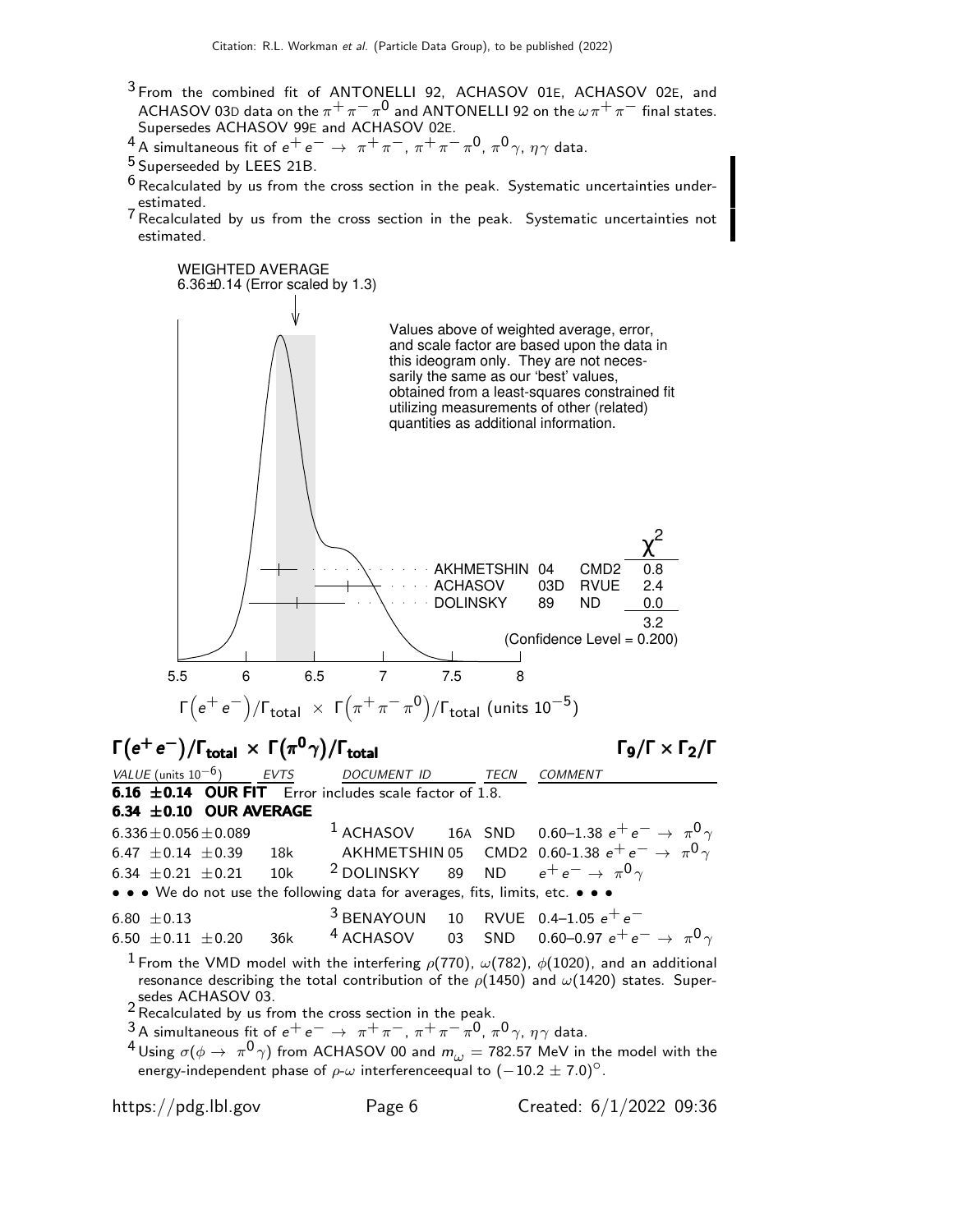| $\Gamma(e^+e^-)/\Gamma_{\rm total} \times \Gamma(\pi^+\pi^-)/\Gamma_{\rm total}$                                                                                                                                                                                                                                                                                                                                                                                                                                                                                                                                                                                                                                                                                                                                                                                                                     |      |                                                          |          |            | $\Gamma$ <sub>9</sub> /Γ × Γ <sub>3</sub> /Γ                                                                                                                                                                                                                                   |  |
|------------------------------------------------------------------------------------------------------------------------------------------------------------------------------------------------------------------------------------------------------------------------------------------------------------------------------------------------------------------------------------------------------------------------------------------------------------------------------------------------------------------------------------------------------------------------------------------------------------------------------------------------------------------------------------------------------------------------------------------------------------------------------------------------------------------------------------------------------------------------------------------------------|------|----------------------------------------------------------|----------|------------|--------------------------------------------------------------------------------------------------------------------------------------------------------------------------------------------------------------------------------------------------------------------------------|--|
| VALUE (units $10^{-6}$ )                                                                                                                                                                                                                                                                                                                                                                                                                                                                                                                                                                                                                                                                                                                                                                                                                                                                             | EVTS | DOCUMENT ID                                              |          |            | TECN COMMENT                                                                                                                                                                                                                                                                   |  |
| 1.28 $\pm$ 0.05 OUR AVERAGE<br>$1.318 \pm 0.051 \pm 0.021$<br>$1.225 \pm 0.058 \pm 0.041$<br>• • • We do not use the following data for averages, fits, limits, etc. • • •                                                                                                                                                                                                                                                                                                                                                                                                                                                                                                                                                                                                                                                                                                                           | 800k | <sup>1</sup> ACHASOV<br><sup>2</sup> ACHASOV             | 21<br>06 | <b>SND</b> | $e^+e^- \rightarrow \pi^+\pi^-$<br>SND $e^+e^- \rightarrow \pi^+\pi^-$                                                                                                                                                                                                         |  |
| $1.166 \pm 0.036$<br>$1.05 \pm 0.08$                                                                                                                                                                                                                                                                                                                                                                                                                                                                                                                                                                                                                                                                                                                                                                                                                                                                 |      | $3$ BENAYOUN<br><sup>4</sup> DAVIER                      |          |            | 13 RVUE 0.4-1.05 $e^+e^-$<br>13 RVUE $e^+e^- \rightarrow \pi^+\pi^-(\gamma)$                                                                                                                                                                                                   |  |
| $^1$ From a fit of the cross section in the energy range 0.525 $<$ $\sqrt{s}$ $<$ 0.883 GeV pa-<br>rameterized by the sum of the Breit-Wigner amplitudes for the $\rho(770)$ , $\omega$ and $\rho(1450)$<br>resonances. The measured phase of the $\rho(770)$ $\!\!-\!\!\omega$ interference is $(110.7 \pm 1.5 \pm 1.0)^{\circ}$ .<br><sup>2</sup> Supersedes ACHASOV 05A.<br>$^3$ A simultaneous fit to $e^+e^-\to\pi^+\pi^-$ , $\pi^+\pi^-\pi^0$ , $\pi^0\gamma$ , $\eta\gamma$ , $K\overline{K}$ , and $\tau^-\to\pi^-\pi^0\nu_\tau$<br>data. Supersedes BENAYOUN 10.<br>$4$ From $e^+e^- \rightarrow \pi^+\pi^-(\gamma)$ data of LEES 12G.                                                                                                                                                                                                                                                      |      |                                                          |          |            |                                                                                                                                                                                                                                                                                |  |
| $\Gamma(e^+e^-)/\Gamma_{\rm total}\,\times\,\Gamma(\eta\gamma)/\Gamma_{\rm total}$                                                                                                                                                                                                                                                                                                                                                                                                                                                                                                                                                                                                                                                                                                                                                                                                                   |      |                                                          |          |            | $\Gamma$ <sub>9</sub> /Γ × Γ <sub>5</sub> /Γ                                                                                                                                                                                                                                   |  |
| VALUE (units $10^{-8}$ ) EVTS                                                                                                                                                                                                                                                                                                                                                                                                                                                                                                                                                                                                                                                                                                                                                                                                                                                                        |      | DOCUMENT ID                                              |          |            | TECN COMMENT                                                                                                                                                                                                                                                                   |  |
| 3.32±0.28 OUR FIT Error includes scale factor of 1.1.                                                                                                                                                                                                                                                                                                                                                                                                                                                                                                                                                                                                                                                                                                                                                                                                                                                |      |                                                          |          |            |                                                                                                                                                                                                                                                                                |  |
| $3.18 \pm 0.28$ OUR AVERAGE                                                                                                                                                                                                                                                                                                                                                                                                                                                                                                                                                                                                                                                                                                                                                                                                                                                                          |      |                                                          |          |            |                                                                                                                                                                                                                                                                                |  |
| $3.10 \pm 0.31 \pm 0.11$                                                                                                                                                                                                                                                                                                                                                                                                                                                                                                                                                                                                                                                                                                                                                                                                                                                                             | 33k  |                                                          |          |            | <sup>1</sup> ACHASOV 07B SND 0.6-1.38 $e^+e^- \rightarrow \eta \gamma$                                                                                                                                                                                                         |  |
| $3.17^{+1.85}_{-1.31}$ ± 0.21 17.4k                                                                                                                                                                                                                                                                                                                                                                                                                                                                                                                                                                                                                                                                                                                                                                                                                                                                  |      |                                                          |          |            | <sup>2</sup> AKHMETSHIN 05 CMD2 0.60-1.38 $e^+e^- \rightarrow \eta \gamma$                                                                                                                                                                                                     |  |
| $3.41 \pm 0.52 \pm 0.21$                                                                                                                                                                                                                                                                                                                                                                                                                                                                                                                                                                                                                                                                                                                                                                                                                                                                             | 23k  | 3,4 AKHMETSHIN 01B CMD2 $e^+e^- \rightarrow \eta \gamma$ |          |            |                                                                                                                                                                                                                                                                                |  |
| • • • We do not use the following data for averages, fits, limits, etc. • • •                                                                                                                                                                                                                                                                                                                                                                                                                                                                                                                                                                                                                                                                                                                                                                                                                        |      |                                                          |          |            |                                                                                                                                                                                                                                                                                |  |
| $4.50 \pm 0.10$                                                                                                                                                                                                                                                                                                                                                                                                                                                                                                                                                                                                                                                                                                                                                                                                                                                                                      |      | <sup>5</sup> BENAYOUN 10 RVUE 0.4-1.05 $e^+e^-$          |          |            |                                                                                                                                                                                                                                                                                |  |
| <sup>1</sup> From a combined fit of $\sigma(e^+e^-\to\eta\gamma)$ with $\eta\to 3\pi^0$ and $\eta\to \pi^+\pi^-\pi^0$ , and<br>fixing B( $\eta \to 3\pi^0$ ) / B( $\eta \to \pi^+\pi^-\pi^0$ ) = 1.44 ± 0.04. Recalculated by us from the<br>cross section at the peak. Supersedes ACHASOV 00D and ACHASOV 06A.<br><sup>2</sup> From the $\eta \to 2\gamma$ decay and using B( $\eta \to \gamma \gamma$ ) = 39.43 $\pm$ 0.26%.<br>$^3$ From the $\eta\to~3\pi^0$ decay and using B( $\eta\to~3\pi^0)$ ) = (32.24 $\pm$ 0.29) $\times$ 10 $^{-2}$ .<br><sup>4</sup> The combined fit from 600 to 1380 MeV taking into account $\rho(770)$ , $\omega(782)$ , $\phi(1020)$ ,<br>and $\rho$ (1450) (mass and width fixed at 1450 MeV and 310 MeV respectively).<br>$^5$ A simultaneous fit of $e^+ \, e^- \, \rightarrow \, \pi^+ \pi^-, \, \pi^+ \pi^- \pi^0, \, \pi^0 \, \gamma, \, \eta \gamma$ data. |      |                                                          |          |            |                                                                                                                                                                                                                                                                                |  |
| $\Gamma(e^+e^-)/\Gamma_{\text{total}} \times \Gamma(\mu^+\mu^-)/\Gamma_{\text{total}}$                                                                                                                                                                                                                                                                                                                                                                                                                                                                                                                                                                                                                                                                                                                                                                                                               |      |                                                          |          |            | $\Gamma$ <sub>9</sub> /Г х Г <sub>15</sub> /Г                                                                                                                                                                                                                                  |  |
| $VALUE$ (units $10^{-9}$ ) EVTS                                                                                                                                                                                                                                                                                                                                                                                                                                                                                                                                                                                                                                                                                                                                                                                                                                                                      |      |                                                          |          |            |                                                                                                                                                                                                                                                                                |  |
| $4.3 \pm 1.8 \pm 2.2$                                                                                                                                                                                                                                                                                                                                                                                                                                                                                                                                                                                                                                                                                                                                                                                                                                                                                | 4.5M |                                                          |          |            | $\frac{DOCUMENT ID}{1$ ANASTASI 17 KLOE $e^+e^- \rightarrow \mu^+\mu^-\gamma$                                                                                                                                                                                                  |  |
| for the $\rho(770)$ , and a non-resonant term.                                                                                                                                                                                                                                                                                                                                                                                                                                                                                                                                                                                                                                                                                                                                                                                                                                                       |      |                                                          |          |            | $1$ From a fit of the real part of the vacuum polarization by a sum of the leptonic and<br>hadronic contributions, where the hadronic contribution is parametrized as a sum of<br>Breit-Wigner resonances $\omega(782)$ , $\phi(1020)$ and using a GOUNARIS 68 parametrization |  |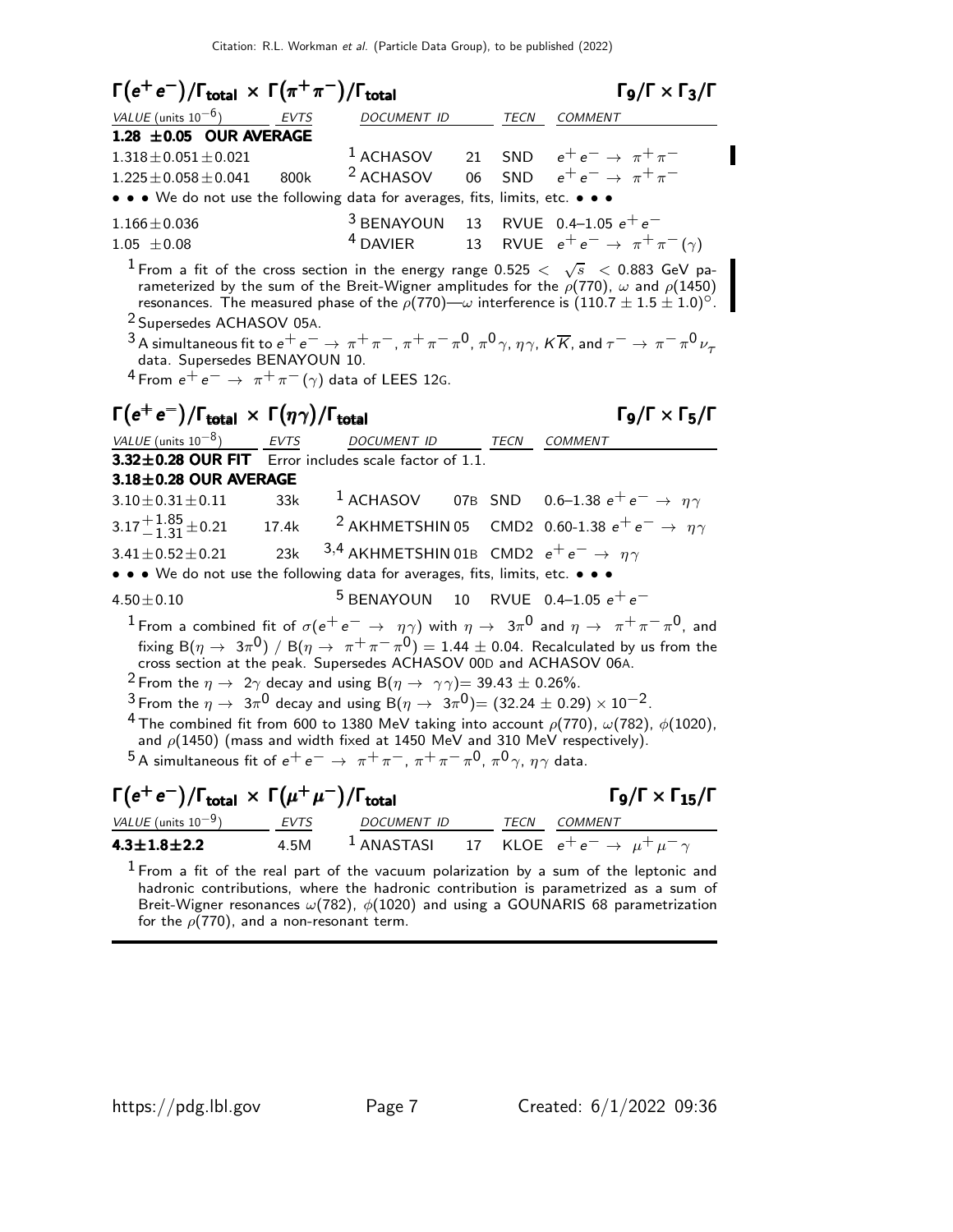#### $\omega$ (782) BRANCHING RATIOS

### $\Gamma(\pi^+\pi^-\pi^0)/\Gamma_{\rm total}$  Γ<sub>1</sub>/Γ  $)/$ Γtotal $Γ_1/\Gamma$ NIECKNIG 12 describes final-state interactions between the three pions in a dispersive framework using data on the  $\pi \pi$  *P*-wave scattering phase shift.<br>VALUE TECN COUNENT ID TECN C <u>EVTS</u> DOCUMENT ID TECN COMMENT • • • We do not use the following data for averages, fits, limits, etc. • • •  $^{1}$  AMBROSINO 08G KLOE  $^{1.0-1.03}_{\pi}$   $^{+}$   $^{+}_{\pi}$   $^{-}_{2\pi}$ 0<sub>, 2 $^{+}_{\pi}$ 0<sub>, 2 $^{+}_{\pi}$ 0<sub>, 2 $^{+}_{\pi}$ 0<sub>, 2 $^{+}_{\pi}$ 0<sub>, 2 $^{+}_{\pi}$ 0<sub>, 2 $^{+}_{\pi}$ 0<sub>, 2 $^{+}_{\pi}$ 0<sub>, 2 $^{+}_{\pi}$ 0<sub>, 2 $^{+}_{\pi}$ 0<sub>, 2 $^{+}_{\pi}$ 0<sub>, 2 $^{+}_{\pi}$ 0<sub>, 2 $^{+}_{\pi}$ 0</sub></sub></sub></sub></sub></sub></sub></sub></sub></sub></sub></sub> 0.8965±0.0016±0.0048 1.2M <sup>2,3</sup> ACHASOV 03D RVUE 0.44−2.00  $e^+e^- \rightarrow$ <br>  $\pi^+ \pi^- \pi^0$ 0.880 ± 0.020 ± 0.032 11200  $\frac{3.4}{3}$  AKHMETSHIN 00c CMD2  $e^+e^-$  →  $\pi^+\pi^-\pi^0$  $0.8942 \pm 0.0062$  3 DOLINSKY 89 ND  $e^+e^- \to \pi^+ \pi^- \pi^0$  $^1$ Not independent of Γ $(\pi^0\gamma)$  / Γ $(\pi^+\pi^-\pi^0)$  from AMBROSINO 08G. <sup>2</sup> Using ACHASOV 03, ACHASOV 03D and B( $\omega \rightarrow \pi^+\pi^-$ ) = (1.70 ± 0.28)%. 3 Not independent of the corresponding  $\Gamma(e^+e^-) \times \Gamma(\pi^+ \pi^- \pi^0)/\Gamma_\text{total}^2$ .

<sup>4</sup> Using  $\Gamma(e^+e^-)=0.60 \pm 0.02$  keV.

## Γ $(\pi^0 \gamma)/\Gamma_{\text{total}}$  Γ $_2/\Gamma$

| VALUE (units $10^{-2}$ ) EVTS |     | DOCUMENT ID                                                                   | TECN | <b>COMMENT</b>                                                                           |
|-------------------------------|-----|-------------------------------------------------------------------------------|------|------------------------------------------------------------------------------------------|
|                               |     | • • • We do not use the following data for averages, fits, limits, etc. • • • |      |                                                                                          |
| $8.88 \pm 0.18$               |     |                                                                               |      | <sup>1</sup> ACHASOV 16A SND 0.60-1.38 $e^+e^- \rightarrow \pi^0 \gamma$                 |
| $8.09 \pm 0.14$               |     |                                                                               |      | <sup>2</sup> AMBROSINO 08G KLOE $e^+e^- \rightarrow \pi^+\pi^-2\pi^0$ , $2\pi^0\gamma$   |
| $9.06 \pm 0.20 \pm 0.57$      | 18k |                                                                               |      | 3,4 AKHMETSHIN 05 CMD2 0.60-1.38 $e^+e^- \rightarrow \pi^0 \gamma$                       |
| $9.34 \pm 0.15 \pm 0.31$      | 36k |                                                                               |      | $^4$ ACHASOV $\qquad$ 03 SND $\qquad$ 0.60–0.97 $e^+ \, e^- \rightarrow \pi^0 \, \gamma$ |
| $8.65 \pm 0.16 \pm 0.42$ 1.2M |     |                                                                               |      | 5,6 ACHASOV 03D RVUE 0.44-2.00 $e^+$ $e^ \rightarrow$                                    |
| $8.39 \pm 0.24$               | 9k  | <sup>7</sup> BENAYOUN                                                         |      | 96 RVUE $e^{\pi}e^{\pi} \rightarrow \pi^0$                                               |
| $8.88 \pm 0.62$               | 10k | <sup>4</sup> DOLINSKY 89 ND $e^+e^- \rightarrow \pi^0 \gamma$                 |      |                                                                                          |
|                               |     | $1\cdots n$ $+ -1$ $0\cdots$ $+ -1$ $0$                                       |      |                                                                                          |

<sup>1</sup> Using B( $\omega \rightarrow e^+e^-$ ) from PDG 15. Supersedes ACHASOV 03.

<sup>2</sup> Not independent of Γ $(\pi^0 \gamma)$  / Γ $(\pi^+ \pi^- \pi^0)$  from AMBROSINO 08G.

 $3 \text{ Using } B(\omega \to e^+ e^-) = (7.14 \pm 0.13) \times 10^{-5}.$ 

 $^{4}$  Not independent of the corresponding  $\Gamma(e^+e^-) \times \Gamma(\pi^0\gamma)/\Gamma_{\rm total}^2$ .

 $\frac{5}{5}$  Using ACHASOV 03, ACHASOV 03D and  $B(\omega \to \pi^+ \pi^-) = (1.70 \pm 0.28)\%$ .

<sup>6</sup> Not independent of the corresponding  $\Gamma(e^+e^-) \times \Gamma(\pi^+\pi^-\pi^0)/\Gamma_\text{total}^2$ .

 $7$  Reanalysis of DRUZHININ 84, DOLINSKY 89, DOLINSKY 91 taking into account the triangle anomaly contributions.

# $\Gamma(\pi^0 \gamma)/\Gamma(\pi^+ \pi^- \pi^0)$  Γ<sub>2</sub>/Γ<sub>1</sub>

) Γ $_2$ /Γ

| VALUE (units $10^{-2}$ ) DOCUMENT ID TECN                                     |                                                    |  |  | <b>COMMENT</b>                                                                        |  |  |  |  |
|-------------------------------------------------------------------------------|----------------------------------------------------|--|--|---------------------------------------------------------------------------------------|--|--|--|--|
| 9.35±0.30 OUR FIT Error includes scale factor of 2.4.                         |                                                    |  |  |                                                                                       |  |  |  |  |
| 9.05±0.27 OUR AVERAGE Error includes scale factor of 1.8.                     |                                                    |  |  |                                                                                       |  |  |  |  |
| $8.97 \pm 0.16$                                                               |                                                    |  |  | AMBROSINO 08G KLOE $e^+e^- \rightarrow \pi^+\pi^-2\pi^0$ , $2\pi^0\gamma$             |  |  |  |  |
| $9.94 \pm 0.36 \pm 0.38$                                                      |                                                    |  |  | <sup>1</sup> AULCHENKO 00A SND $e^+e^- \rightarrow \pi^+\pi^-2\pi^0$ , $2\pi^0\gamma$ |  |  |  |  |
| $8.4 + 1.3$                                                                   | KEYNE 76 CNTR $\pi^- p \to \omega n$               |  |  |                                                                                       |  |  |  |  |
| $10.9 + 2.5$                                                                  |                                                    |  |  | BENAKSAS 72C OSPK $e^+e^- \rightarrow \pi^0 \gamma$                                   |  |  |  |  |
| 8.1 $\pm 2.0$                                                                 | BALDIN 71 HLBC 2.9 $\pi^+ p$                       |  |  |                                                                                       |  |  |  |  |
| $13 + 4$                                                                      |                                                    |  |  | JACQUET 69B HLBC 2.05 $\pi^+ p \to \pi^+ p \omega$                                    |  |  |  |  |
| • • • We do not use the following data for averages, fits, limits, etc. • • • |                                                    |  |  |                                                                                       |  |  |  |  |
| 9.7 $\pm$ 0.2 $\pm$ 0.5                                                       |                                                    |  |  | 2,3 ACHASOV 03D RVUE 0.44-2.00 $e^+e^- \rightarrow \pi^+\pi^-\pi^0$                   |  |  |  |  |
| 9.9 $\pm$ 0.7                                                                 | $^2$ DOLINSKY 89 ND $e^+e^-\rightarrow\pi^0\gamma$ |  |  |                                                                                       |  |  |  |  |
|                                                                               |                                                    |  |  |                                                                                       |  |  |  |  |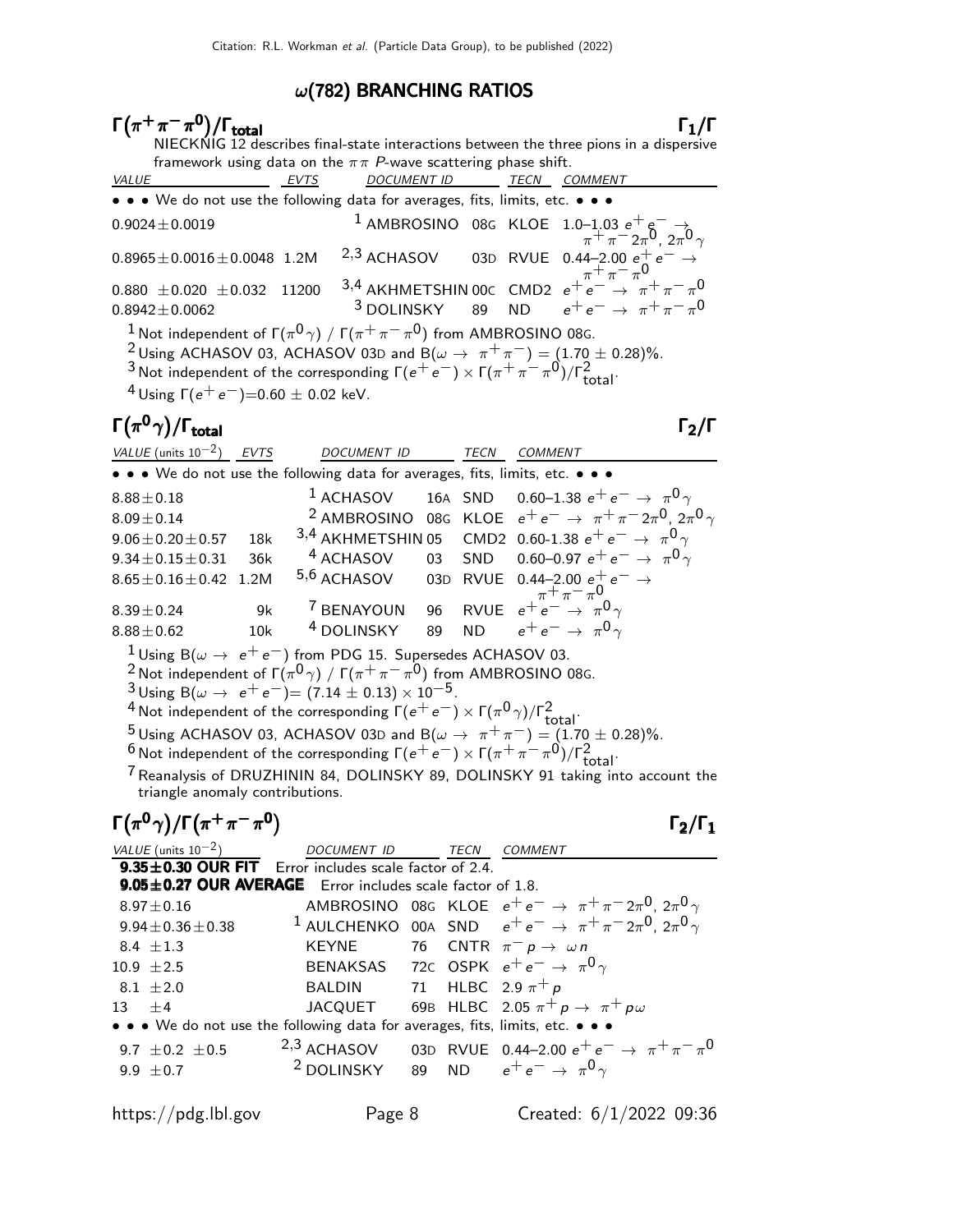<sup>1</sup> From  $\sigma_{0}^{\omega \pi^{0}} \rightarrow \pi^{0} \pi^{0} \gamma$  $\omega \pi^0 \rightarrow$   $\pi^0 \pi^0 \gamma$   $(m_\phi)/\sigma_0^{\omega} \pi^0 \rightarrow$   $\pi^+ \pi^- \pi^0 \pi^0$  $\begin{array}{l} \omega \, \pi^{\circ} \, \rightarrow \! \pi^{\,\cdot} \, \pi^{\,\cdot} \, \pi^{\,\circ} \, \pi^{\circ} \, (m_\phi)$  with a phase-space correction factor of 1/1.023.  $^2$ Not independent of the corresponding  $\Gamma(e^+e^-) \times \Gamma(\pi^0\gamma)/\Gamma_\text{total}^2$ . 3 Using ACHASOV 03. Based on 1.2M events.  $\Gamma(\pi^+\pi^-)/\Gamma_{\text{total}}$  Γ<sub>3</sub>/Γ See also  $\Gamma(\pi^+\pi^-)/\Gamma(\pi^+\pi^-\pi^0)$ . VALUE (units  $10^{-2}$ ) EVTS DOCUMENT ID TECN COMMENT  $1.53^{+0.11}_{-0.13}$  OUR FIT Error includes scale factor of 1.2. **1.49±0.13 OUR AVERAGE** Error includes scale factor of 1.3. See the ideogram below.<br>1.46±0.12±0.02 900k <sup>1</sup> AKHMETSHIN 07  $e^+e^- \rightarrow \pi^+\pi^ 1.46 \pm 0.12 \pm 0.02$  900k <sup>1</sup> AKHMETSHIN 07<br> $1.30 + 0.24 + 0.05$  11.2k <sup>2</sup> AKHMETSHIN 04 CMD2  $e^+e^- \rightarrow \pi^+ \pi^ 2.38 + 1.77 + 0.18$  5.4k  $^{+1.77}_{-0.90}$ ±0.18 5.4k  $^3$  ACHASOV 02E SND 1.1–1.38  $e^+e^-\to$ 2.3  $\pm$ 0.5 BARKOV 85 OLYA  $e^+e^- \rightarrow \pi^+\pi^ 1.6^{+0.9}_{-0.7}$  $-0.7$ QUENZER 78 DM1  $e^+e^- \rightarrow \pi^+\pi^-$ 3.6  $\pm 1.9$  BENAKSAS 72 OSPK  $e^+e^- \rightarrow \pi^+\pi^-$ • • • We do not use the following data for averages, fits, limits, etc. • • •  $1.29 \pm 0.22 \pm 0.03$  970k  $4,5$  ABLIKIM<br> $1.28 \pm 0.22 \pm 0.03$  970k  $6,7$  ABLIKIM  $\gamma'$ (958)  $\to \gamma \pi^+ \pi^ 1.28 \pm 0.22 \pm 0.03$  970k  $^{6,7}$  ABLIKIM<br>1.52+0.08 8 HANHART  $\gamma(958) \rightarrow \gamma \pi^+ \pi^-$ 1.52±0.08 <sup>8</sup> HANHART 18 RVUE  $e^+e^- \rightarrow \pi^+\pi^-$ <br>1.75±0.11 4.5M <sup>9</sup> ACHASOV 05A SND  $e^+e^- \rightarrow \pi^+\pi^-$ 1.75±0.11 4.5M <sup>9</sup> ACHASOV 05A SND  $e^+e^-$  →  $\pi^+\pi^-$ <br>2.01±0.29 <sup>10</sup> BENAYOUN 03 RVUE  $e^+e^-$  →  $\pi^+\pi^-$ <sup>10</sup> BENAYOUN 03 RVUE  $e^+e^- \rightarrow \pi^+\pi^-$ <br><sup>11</sup> GARDNER 99 RVUE  $e^+e^- \rightarrow \pi^+\pi^ 1.9 \pm 0.3$ <sup>11</sup> GARDNER 99 RVUE  $e^+e^- \rightarrow \pi^+\pi^-$ <br><sup>12</sup> BENAYOUN 98 RVUE  $e^+e^- \rightarrow \pi^+\pi^ 2.3 \pm 0.4$ <br>1.0  $\pm 0.11$ 12 BENAYOUN 98 RVUE  $e^+e^- \rightarrow \pi^+\pi^-, \mu^+\mu^-$ <br>13 WICKLUND 78 ASPK 3.4.6  $\pi^{\pm}N$ 1.0  $\pm$  0.11 <sup>13</sup> WICKLUND 78 ASPK 3,4,6  $\pi^{\pm}$  N<br>1.22 $\pm$  0.30 ALVENSLEB... 71c CNTR Photoprodu ALVENSLEB... 71C CNTR Photoproduction  $1.3 \pm 1.2$  $-0.9$ MOFFEIT 71 HBC 2.8,4.7  $\gamma p$  $0.80 + 0.28$ <br>-0.20 <sup>14</sup> BIGGS 70B CNTR 4.2γC →  $\pi^{+} \pi^{-}$ C

<sup>1</sup> A combined fit of AKHMETSHIN 07, AULCHENKO 06, and AULCHENKO 05.

2 Update of AKHMETSHIN 02.

<sup>3</sup> From the  $m_{\pi^+\pi^-}$  spectrum taking into account the interference of the  $\rho\pi$  and  $\omega\pi$ amplitudes.

<sup>4</sup> From a fit to  $\pi^+\pi^-$  mass using  $\rho$ (770) (parametrized with the Gounaris-Sakurai approach),  $\omega(782)$ , and box anomaly components.

- <sup>5</sup> ABLIKIM 18C reports [Γ $(\omega(782) \rightarrow \pi^{+}\pi^{-})$ /Γ<sub>total</sub>] × [Β( $\eta'(958) \rightarrow \omega \gamma$ )] = (3.25 ±  $(0.21\pm 0.52)\times 10^{-4}$  which we divide by our best value B $(\eta^\prime(958)\to\,\,\,\omega\gamma)=(2.52\pm 0.02)$  $(0.07) \times 10^{-2}$ . Our first error is their experiment's error and our second error is the systematic error from using our best value.
- $^6$  From a fit to  $\pi^+\pi^-$  mass using  $\rho$ (770) (parametrized with the Gounaris-Sakurai approach),  $\omega(782)$ , and  $\rho(1450)$  components.

<sup>7</sup> ABLIKIM 18C reports [Γ $(\omega(782) \rightarrow \pi^{+}\pi^{-})$ /Γ<sub>total</sub>] × [Β( $\eta'(958) \rightarrow \omega \gamma$ )] = (3.22 ±  $(0.21\pm 0.52)\times 10^{-4}$  which we divide by our best value B $(\eta^\prime(958)\to\omega\gamma)=(2.52\pm 0.52)$  $(0.07) \times 10^{-2}$ . Our first error is their experiment's error and our second error is the systematic error from using our best value.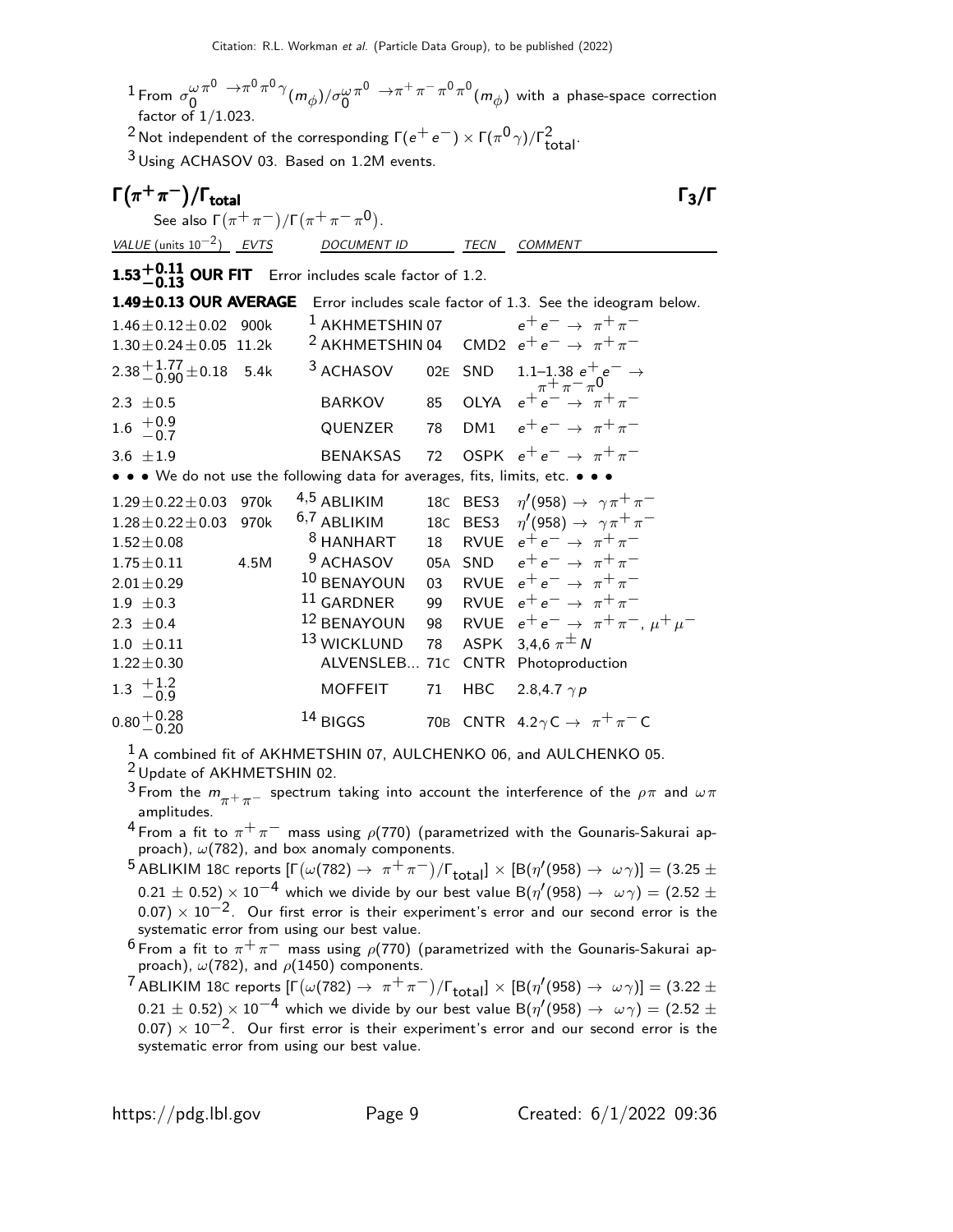- 8 Dispersive analysis. Value extracted from average of data from AUBERT 09AS, AKHMETSHIN 07, ACHASOV 06, AMBROSINO 11A, BABUSCI 13D, ABLIKIM 16B normalised by PDG 16 evaluation for  $\Gamma(\omega \to e^+e^-)$ .
- <sup>9</sup> Using Γ( $ω \rightarrow e^+e^-$ ) from the 2004 Edition of this Review (PDG 04).
- 10 Using the data of AKHMETSHIN 02 in the hidden local symmetry model.
- $11$  Using the data of BARKOV 85.
- $12$  Using the data of BARKOV 85 in the hidden local symmetry model.
- 13 From a model-dependent analysis assuming complete coherence.
- $^{14}$  Re-evaluated under Γ $(\pi^+\pi^-)/$ Γ $(\pi^+\pi^-\pi^0)$  by BEHREND 71 using more accurate  $\omega$   $\rightarrow$  $\rho$  photoproduction cross-section ratio.



 $<sup>1</sup>$  The fitted width of these data is 160 MeV in agreement with present average, thus the</sup>  $ω$  contribution is overestimated. Assuming  $ρ$  width 145 MeV.

2 Significant interference effect observed. NB of  $\omega \to 3\pi$  comes from an extrapolation.

3ROOS 70 combines ABRAMOVICH 70 and BIZZARRI 70.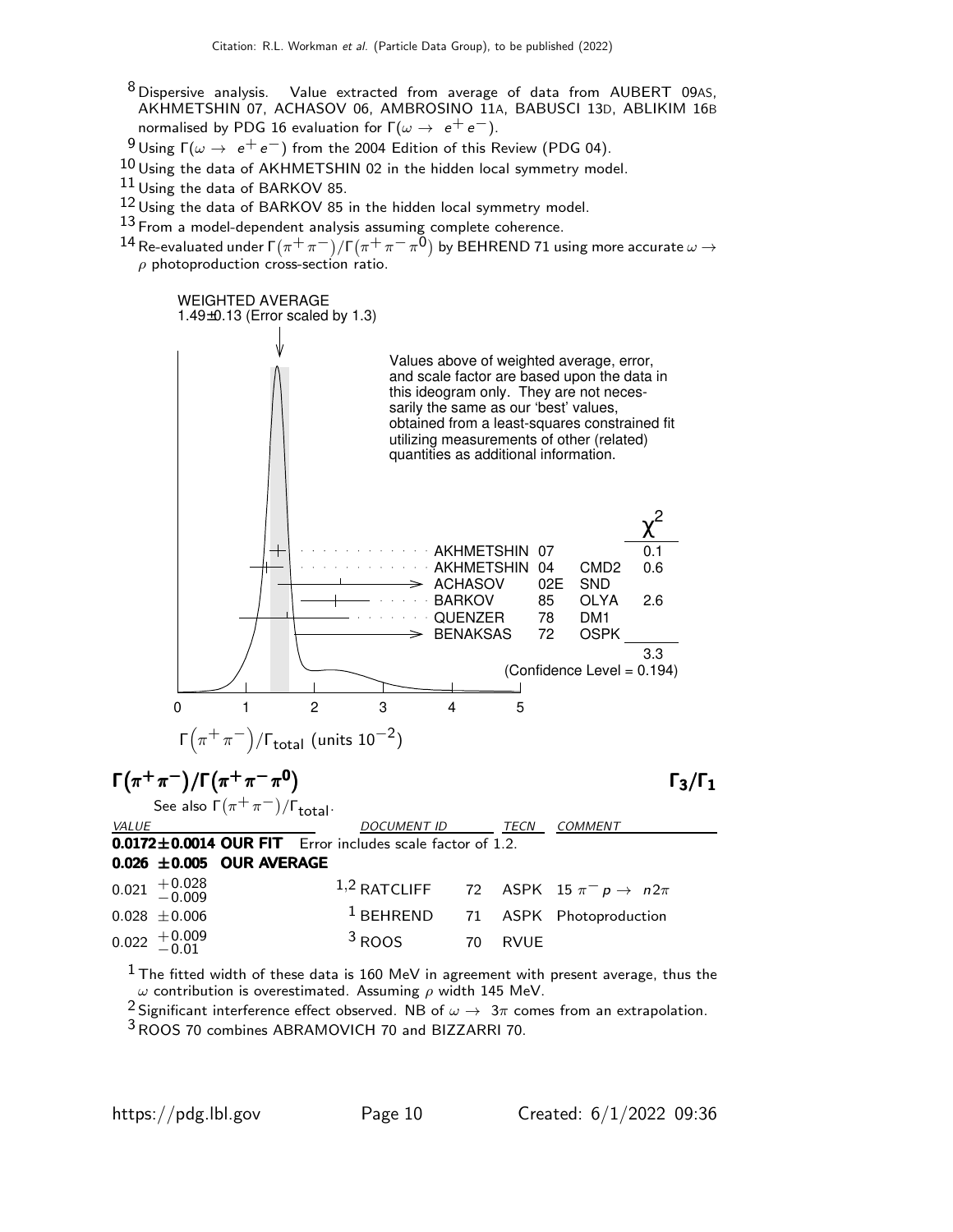| $\Gamma(\pi^+\pi^-)/\Gamma(\pi^0\gamma)$                                                           |       |                                                                                                                |                 |             |                                       | $\Gamma_3/\Gamma_2$                           |
|----------------------------------------------------------------------------------------------------|-------|----------------------------------------------------------------------------------------------------------------|-----------------|-------------|---------------------------------------|-----------------------------------------------|
| <i>VALUE</i>                                                                                       | EVTS  | DOCUMENT ID                                                                                                    |                 |             | TECN COMMENT                          |                                               |
| $0.20 \pm 0.04$                                                                                    | 1.98M | $1$ ALOISIO                                                                                                    | 03              | KLOE        | 1.02 $e^+e^ \rightarrow$              |                                               |
| $1$ Using the data of ALOISIO 02D.                                                                 |       |                                                                                                                |                 |             |                                       |                                               |
| $\Gamma$ (neutrals)/ $\Gamma$ <sub>total</sub>                                                     |       |                                                                                                                |                 |             |                                       | $(\Gamma_2+\Gamma_4)/\Gamma$                  |
| VALUE                                                                                              | EVTS  | DOCUMENT ID                                                                                                    |                 |             | <i>TECN COMMENT</i>                   |                                               |
| $0.091 \pm 0.006$ OUR FIT                                                                          |       |                                                                                                                |                 |             |                                       |                                               |
| $0.081 \pm 0.011$ OUR AVERAGE                                                                      |       |                                                                                                                |                 |             |                                       |                                               |
| $0.075 \pm 0.025$                                                                                  |       | <b>BIZZARRI</b>                                                                                                | 71              | HBC         | $0.0 p\overline{p}$                   |                                               |
| $0.079 \pm 0.019$                                                                                  |       | <b>DEINET</b>                                                                                                  | 69 <sub>B</sub> |             | OSPK 1.5 $\pi^- p$                    |                                               |
| $0.084 \pm 0.015$<br>• • • We do not use the following data for averages, fits, limits, etc. • • • |       | <b>BOLLINI</b>                                                                                                 |                 |             | 68C CNTR 2.1 $\pi^- p$                |                                               |
|                                                                                                    |       |                                                                                                                |                 |             |                                       |                                               |
| $0.073 \pm 0.018$                                                                                  | 42    | <b>BASILE</b>                                                                                                  |                 |             | 72B CNTR 1.67 $\pi^- p$               |                                               |
| $\Gamma(\text{neutrals})/\Gamma(\pi^+\pi^-\pi^0)$                                                  |       |                                                                                                                |                 |             |                                       | $(\Gamma_2 + \Gamma_4)/\Gamma_1$              |
| VALUE                                                                                              |       | DOCUMENT ID                                                                                                    |                 | TECN        | COMMENT                               |                                               |
| $0.102 \pm 0.008$ OUR FIT                                                                          |       |                                                                                                                |                 |             |                                       |                                               |
| $0.103^{+0.011}_{-0.010}$ OUR AVERAGE                                                              |       |                                                                                                                |                 |             |                                       |                                               |
| $0.15 \pm 0.04$                                                                                    | 46    | AGUILAR-                                                                                                       | 72B             | HBC.        | 3.9,4.6 $K^- p$                       |                                               |
| $0.10 \pm 0.03$                                                                                    | 19    | <b>BARASH</b>                                                                                                  | 67 <sub>B</sub> | HBC         | $0.0 \overline{p}p$                   |                                               |
| $0.134 \pm 0.026$                                                                                  | 850   | <b>DIGIUGNO</b>                                                                                                |                 |             | 66B CNTR 1.4 $\pi^- p$                |                                               |
| $0.097 \pm 0.016$                                                                                  | 348   | <b>FLATTE</b>                                                                                                  | 66 —            | HBC         |                                       | 1.4 – 1.7 $K^- p \rightarrow AMM$             |
| $+0.05$<br>$-0.02$<br>0.06                                                                         |       | JAMES                                                                                                          | 66 —            | HBC         | 2.1 $\pi^{+} p$                       |                                               |
| $0.08 \pm 0.03$                                                                                    | 35    | KRAEMER                                                                                                        | 64              | DBC         | 1.2 $\pi^{+}d$                        |                                               |
| • • • We do not use the following data for averages, fits, limits, etc. • • •                      |       |                                                                                                                |                 |             |                                       |                                               |
| $0.11 \pm 0.02$                                                                                    | 20    | BUSCHBECK 63                                                                                                   |                 | HBC.        | 1.5 $K^- p$                           |                                               |
| $\Gamma(\pi^0\gamma)/\Gamma$ (neutrals)                                                            |       |                                                                                                                |                 |             |                                       | $\Gamma_2/(\Gamma_2+\Gamma_4)$                |
|                                                                                                    | CL%   | <u>DOCUMENT ID</u>                                                                                             |                 |             | TECN COMMENT                          |                                               |
| • • • We do not use the following data for averages, fits, limits, etc. • • •                      |       |                                                                                                                |                 |             |                                       |                                               |
| $0.78 \pm 0.07$                                                                                    |       | $1$ DAKIN                                                                                                      |                 |             | 72 OSPK 1.4 $\pi^ p \rightarrow n$ MM |                                               |
| >0.81                                                                                              | 90    | <b>DEINET</b>                                                                                                  | 69B             | <b>OSPK</b> |                                       |                                               |
| decay.                                                                                             |       | <sup>1</sup> Error statistical only. Authors obtain good fit also assuming $\pi^{0}\gamma$ as the only neutral |                 |             |                                       |                                               |
| $\Gamma$ (neutrals)/ $\Gamma$ (charged particles)                                                  |       |                                                                                                                |                 |             |                                       | $(\Gamma_2 + \Gamma_4)/(\Gamma_1 + \Gamma_3)$ |
| <b>VALUE</b>                                                                                       |       |                                                                                                                |                 |             | DOCUMENT ID TECN COMMENT              |                                               |
| $0.100 \pm 0.008$ OUR FIT                                                                          |       |                                                                                                                |                 |             |                                       |                                               |
| $0.124 \pm 0.021$                                                                                  |       | <b>FELDMAN</b>                                                                                                 |                 |             | 67C OSPK 1.2 $\pi^- p$                |                                               |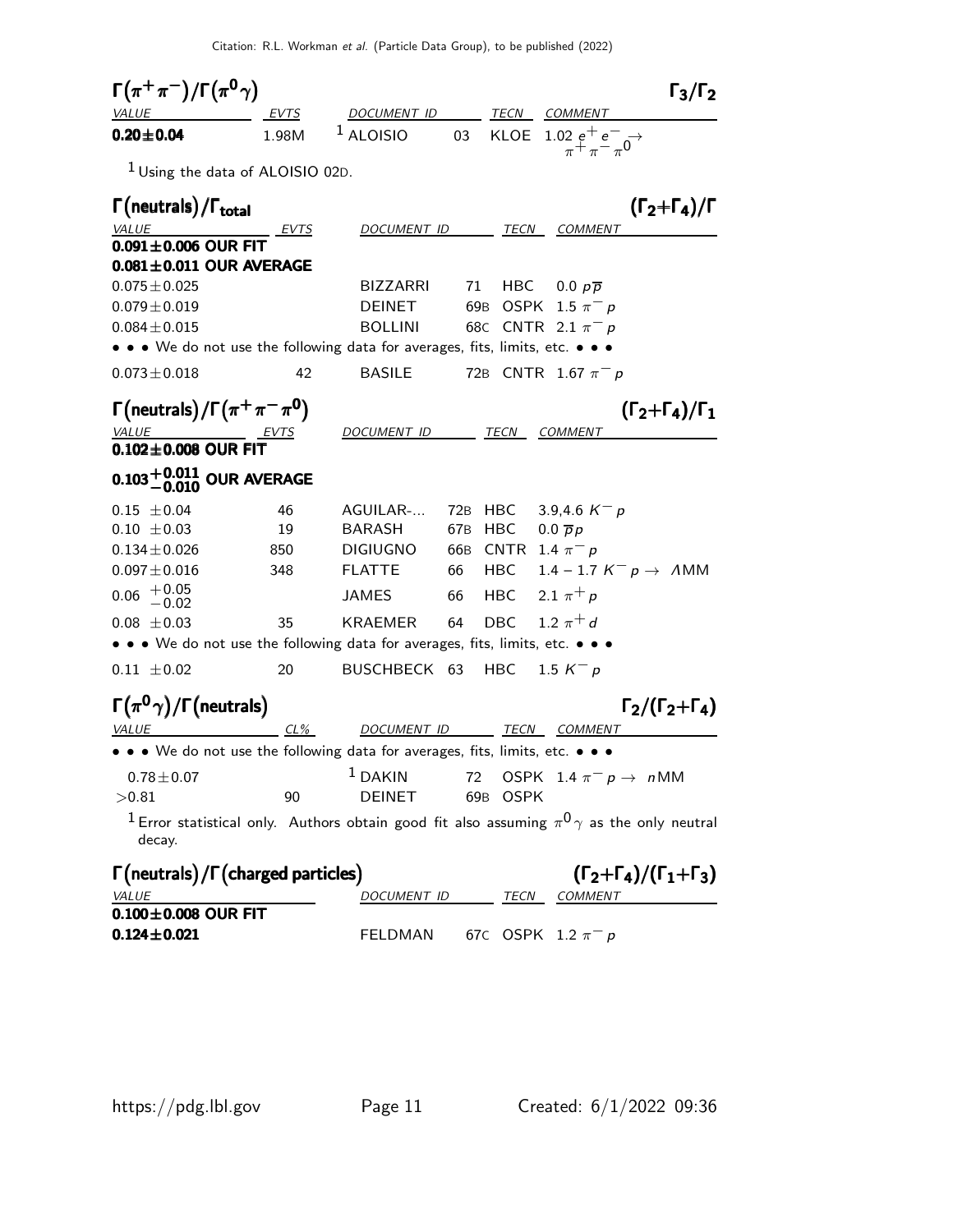| $\Gamma(\eta\gamma)/\Gamma_{\rm total}$                                                                                                                                                                                                                                                                 |             |                                                                   |    |      | 15/1                                                                                                              |  |  |
|---------------------------------------------------------------------------------------------------------------------------------------------------------------------------------------------------------------------------------------------------------------------------------------------------------|-------------|-------------------------------------------------------------------|----|------|-------------------------------------------------------------------------------------------------------------------|--|--|
| VALUE (units $10^{-4}$ )                                                                                                                                                                                                                                                                                | <b>EVTS</b> | <b>DOCUMENT ID</b>                                                |    | TECN | <b>COMMENT</b>                                                                                                    |  |  |
| 4.5 $\pm$ 0.4 OUR FIT Error includes scale factor of 1.1.                                                                                                                                                                                                                                               |             |                                                                   |    |      |                                                                                                                   |  |  |
| 6.3 ±1.3 OUR AVERAGE Error includes scale factor of 1.2.                                                                                                                                                                                                                                                |             |                                                                   |    |      |                                                                                                                   |  |  |
| 6.6 $\pm 1.7$                                                                                                                                                                                                                                                                                           |             | $1$ ABELE                                                         |    |      | 97E CBAR 0.0 $\overline{p}p \rightarrow 5\gamma$                                                                  |  |  |
| 8.3 $\pm 2.1$                                                                                                                                                                                                                                                                                           |             | ALDE                                                              |    |      | 93 GAM2 $38\pi^{-} p \rightarrow \omega n$                                                                        |  |  |
| 3.0 $+2.5$<br>-1.8                                                                                                                                                                                                                                                                                      |             | <sup>2</sup> ANDREWS 77 CNTR 6.7-10 $\gamma$ Cu                   |    |      |                                                                                                                   |  |  |
| • • • We do not use the following data for averages, fits, limits, etc. • • •                                                                                                                                                                                                                           |             |                                                                   |    |      |                                                                                                                   |  |  |
| 4.2 $\pm$ 0.4 $\pm$ 0.1                                                                                                                                                                                                                                                                                 | 33k         |                                                                   |    |      | <sup>3</sup> ACHASOV 07B SND 0.6-1.38 $e^+e^- \rightarrow \eta \gamma$                                            |  |  |
| 4.44 $+2.59$ $\pm$ 0.28                                                                                                                                                                                                                                                                                 | 17.4k       |                                                                   |    |      | 4,5 AKHMETSHIN 05 CMD2 0.60-1.38 $e^+e^- \rightarrow \eta \gamma$                                                 |  |  |
| $5.10 \pm 0.72 \pm 0.34$                                                                                                                                                                                                                                                                                | 23k         | <sup>6</sup> AKHMETSHIN 01B CMD2 $e^+e^- \rightarrow \eta \gamma$ |    |      |                                                                                                                   |  |  |
| $0.7$ to 5.5                                                                                                                                                                                                                                                                                            |             | $7$ CASE                                                          |    |      | 00 CBAR 0.0 $p\overline{p} \rightarrow \eta\eta\gamma$                                                            |  |  |
| $6.56^{+2.41}_{-2.55}$                                                                                                                                                                                                                                                                                  | 3525        | <sup>2,8</sup> BENAYOUN 96 RVUE $e^+e^- \rightarrow \eta \gamma$  |    |      |                                                                                                                   |  |  |
| 7.3 $\pm 2.9$                                                                                                                                                                                                                                                                                           |             | <sup>2,4</sup> DOLINSKY                                           | 89 |      | ND $e^+e^- \rightarrow \eta \gamma$                                                                               |  |  |
| <sup>1</sup> No flat $\eta\eta\gamma$ background assumed.<br><sup>2</sup> Solution corresponding to constructive $\omega$ - $\rho$ interference.<br><sup>3</sup> ACHASOV 07B reports $[\Gamma(\omega(782) \rightarrow \eta \gamma)/\Gamma_{\text{total}}] \times [B(\omega(782) \rightarrow e^+e^-)] =$ |             |                                                                   |    |      |                                                                                                                   |  |  |
|                                                                                                                                                                                                                                                                                                         |             |                                                                   |    |      | $(3.10 \pm 0.31 \pm 0.11) \times 10^{-8}$ which we divide by our best value B( $\omega(782) \rightarrow e^+e^-$ ) |  |  |
|                                                                                                                                                                                                                                                                                                         |             |                                                                   |    |      | $=$ (7.38 $\pm$ 0.22) $\times$ 10 <sup>-5</sup> . Our first error is their experiment's error and our second      |  |  |
|                                                                                                                                                                                                                                                                                                         |             |                                                                   |    |      | error is the systematic error from using our best value. Supersedes ACHASOV 00D and                               |  |  |
| ACHASOV 06A.                                                                                                                                                                                                                                                                                            |             |                                                                   |    |      |                                                                                                                   |  |  |

- ACHASOV 06A.<br><sup>4</sup> Not independent of the corresponding Γ(e<sup>+</sup>e<sup>-</sup>) × Γ(ηγ)/Γ<sup>2</sup>total.
- $\frac{5}{5}$  Using B( $\omega \to e^+e^-$ ) = (7.14  $\pm$  0.13) × 10<sup>-5</sup> and B( $\eta \to \gamma \gamma$ ) = 39.43  $\pm$  0.26%.  $^6$ Using B( $\omega \rightarrow e^+e^-$ )= (7.07  $\pm$  0.19)  $\times$  10<sup>-5</sup> and using B( $\eta \rightarrow 3\pi^0$ )= (32.24  $\pm$  $(0.29)\times 10^{-2}$ . Solution corresponding to constructive  $\omega$ - $\rho$  interference. The combined fit from 600 to 1380 MeV taking into account  $\rho(770)$ ,  $\omega(782)$ ,  $\phi(1020)$ , and  $\rho(1450)$ (mass and width fixed at 1450 MeV and 310 MeV respectively). Not independent of the corresponding  $\Gamma(e^+e^-) \times \Gamma(\eta \gamma) / \Gamma_{\rm total}^2$ .

<sup>7</sup> Depending on the degree of coherence with the flat  $\eta \eta \gamma$  background and using B( $\omega \rightarrow$  $(\pi^0 \gamma)$  = (8.5  $\pm$  0.5)  $\times$  10<sup>-2</sup>.

 $8$  Reanalysis of DRUZHININ 84, DOLINSKY 89, DOLINSKY 91 taking into account the triangle anomaly contributions.

| $\Gamma(\eta\gamma)/\Gamma(\pi^0\gamma)$                                                |                                                              |      |                                             | $\Gamma_5/\Gamma_2$ |
|-----------------------------------------------------------------------------------------|--------------------------------------------------------------|------|---------------------------------------------|---------------------|
| <i>VALUE</i>                                                                            | <i>DOCUMENT ID</i>                                           | TECN | <b>COMMENT</b>                              |                     |
| • • • We do not use the following data for averages, fits, limits, etc. • • •           |                                                              |      |                                             |                     |
| $0.0098 \pm 0.0024$                                                                     | $1$ ALDE                                                     |      | 93 GAM2 38 $\pi^-$ p $\rightarrow \omega n$ |                     |
| $0.0082 \pm 0.0033$                                                                     | <sup>2</sup> DOLINSKY 89 ND $e^+e^- \rightarrow \eta \gamma$ |      |                                             |                     |
| $0.010 \pm 0.045$                                                                       | APEL                                                         |      | 72B OSPK 4-8 $\pi^ p \rightarrow n3\gamma$  |                     |
| $\frac{1}{2}$ and $\frac{1}{2}$ in the set of $\frac{1}{2}$ in the set of $\frac{1}{2}$ |                                                              |      |                                             |                     |

1 Model independent determination.

<sup>2</sup> Solution corresponding to constructive  $\omega$ - $\rho$  interference.

| $\Gamma(\pi^0 e^+ e^-)/\Gamma_{\rm total}$         |    |             |      | $\Gamma_6/\Gamma$                                          |
|----------------------------------------------------|----|-------------|------|------------------------------------------------------------|
| VALUE (units $10^{-4}$ ) EVTS                      |    | DOCUMENT ID | TECN | <b>COMMENT</b>                                             |
| 7.7 $\pm$ 0.6 OUR FIT<br>7.7 $\pm$ 0.6 OUR AVERAGE |    |             |      |                                                            |
| $7.61 \pm 0.53 \pm 0.64$                           |    |             |      | ACHASOV 08 SND 0.36-0.97 $e^+e^- \rightarrow \pi^0 e^+e^-$ |
| $8.19 \pm 0.71 \pm 0.62$                           |    |             |      | AKHMETSHIN 05A CMD2 0.72-0.84 $e^+e^-$                     |
| 5.9 $\pm 1.9$                                      | 43 |             |      | DOLINSKY 88 ND $e^+e^- \rightarrow \pi^0 e^+e^-$           |
| https://pdg.lbl.gov                                |    | Page 12     |      | Created: $6/1/2022$ 09:36                                  |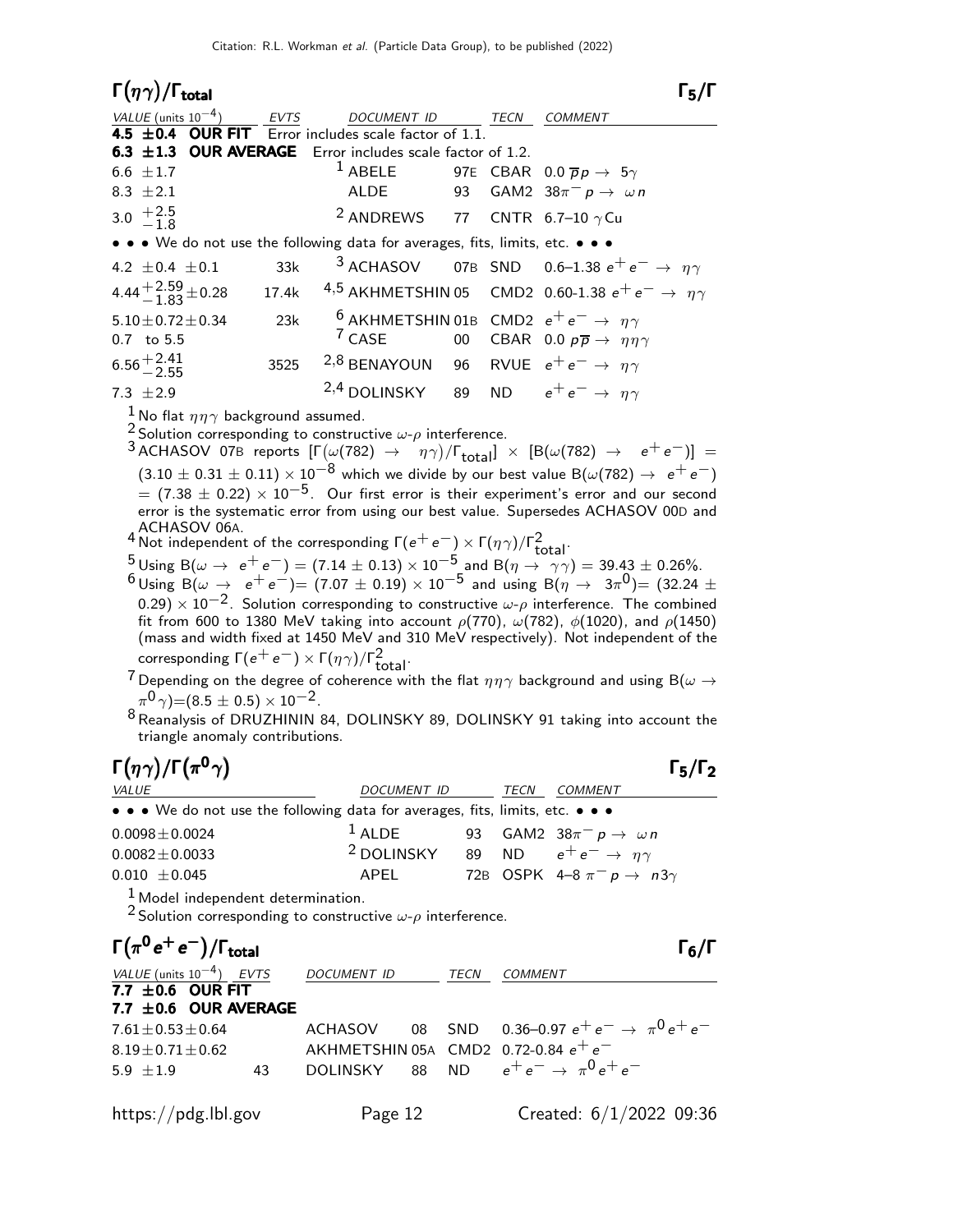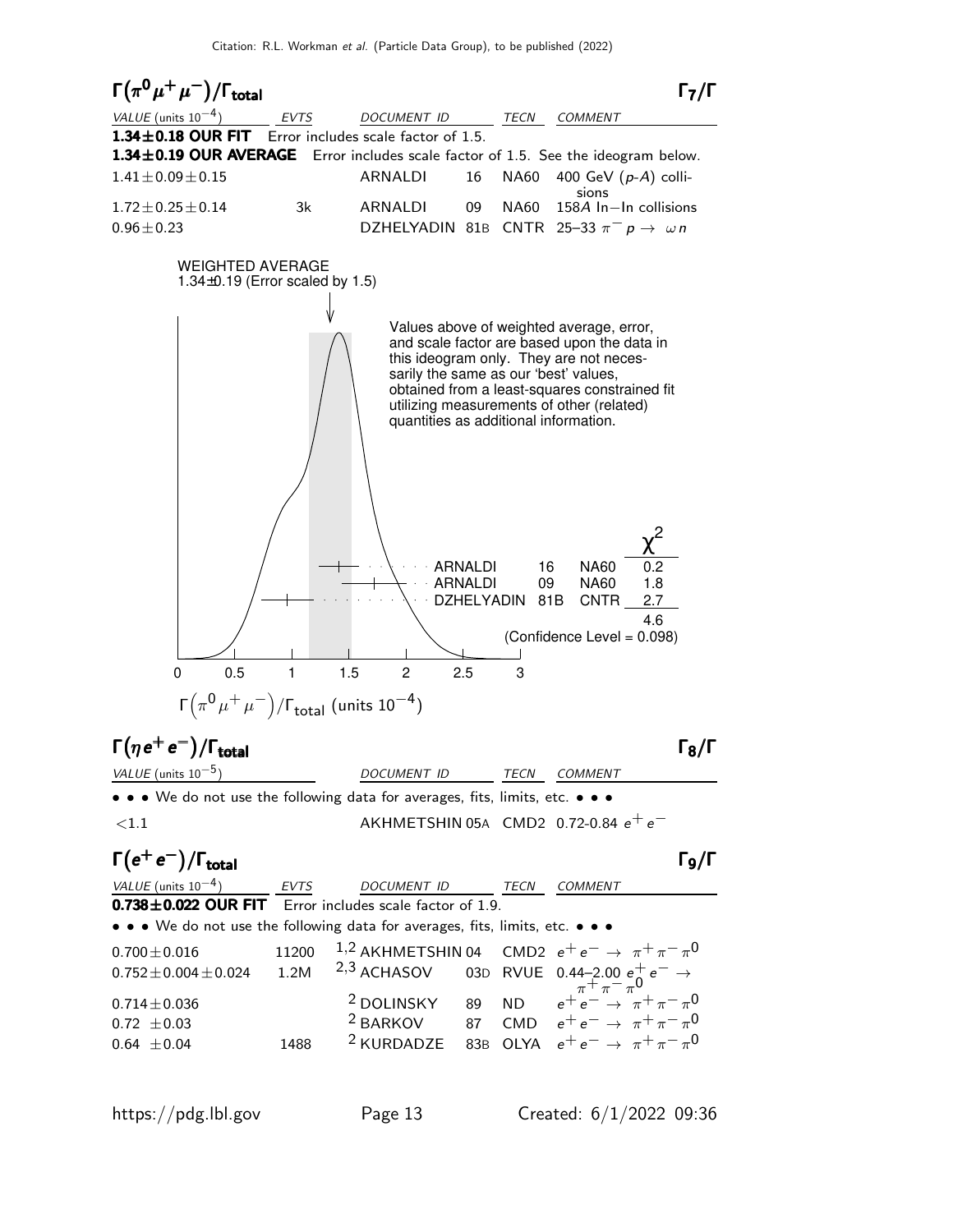| $0.675 \pm 0.069$                                                              | 433 | <sup>2</sup> CORDIER                                                                                                    | 80           | DM1 $e^+e^- \to \pi^+\pi^-\pi^0$                                                                                                  |
|--------------------------------------------------------------------------------|-----|-------------------------------------------------------------------------------------------------------------------------|--------------|-----------------------------------------------------------------------------------------------------------------------------------|
| $0.83 \pm 0.10$                                                                | 451 |                                                                                                                         |              | <sup>2</sup> BENAKSAS 72B OSPK $e^+e^- \rightarrow \pi^+\pi^-\pi^0$                                                               |
| $0.77 \pm 0.06$                                                                |     |                                                                                                                         |              | <sup>4</sup> AUGUSTIN 69D OSPK $e^+e^- \rightarrow \pi^+\pi^-\pi^0$                                                               |
| $0.65 \pm 0.13$                                                                | 33  |                                                                                                                         |              | <sup>5</sup> ASTVACAT 68 OSPK Assume SU(3)+mixing                                                                                 |
|                                                                                |     | <sup>1</sup> Using B( $\omega \to \pi^+ \pi^- \pi^0$ ) = 0.891 ± 0.007. Update of AKHMETSHIN 00c.                       |              |                                                                                                                                   |
|                                                                                |     | <sup>2</sup> Not independent of the corresponding $\Gamma(e^+e^-) \times \Gamma(\pi^+\pi^-\pi^0)/\Gamma^2_{total}$ .    |              |                                                                                                                                   |
|                                                                                |     | <sup>3</sup> Using ACHASOV 03, ACHASOV 03D and B( $\omega \to \pi^+ \pi^-$ ) = (1.70 ± 0.28)%.                          |              |                                                                                                                                   |
|                                                                                |     | $^5$ Not resolved from $\rho$ decay. Error statistical only.                                                            |              | <sup>4</sup> Rescaled by us to correspond to $\omega$ width 8.4 MeV. Systematic errors underestimated.                            |
| $\Gamma(\pi^+\pi^-\pi^0\pi^0)/\Gamma_{\rm total}$                              |     |                                                                                                                         |              | $\Gamma_{10}/\Gamma$                                                                                                              |
| VALUE (units $10^{-4}$ ) CL%                                                   |     | DOCUMENT ID TECN COMMENT                                                                                                |              |                                                                                                                                   |
| $\langle$ 2                                                                    | 90  |                                                                                                                         |              | ACHASOV 09A SND $e^+e^- \rightarrow \pi^+\pi^-\pi^0\pi^0$                                                                         |
|                                                                                |     | • • • We do not use the following data for averages, fits, limits, etc. • • •                                           |              |                                                                                                                                   |
| $<$ 200                                                                        | 90  | KURDADZE                                                                                                                | 86           | OLYA $e^+e^- \to \pi^+\pi^-\pi^0\pi^0$                                                                                            |
| $\Gamma(\pi^+\pi^-\gamma)/\Gamma_{\rm total}$                                  |     |                                                                                                                         |              | $\Gamma_{11}/\Gamma$                                                                                                              |
| <b>VALUE</b>                                                                   | CL% | DOCUMENT ID TECN COMMENT                                                                                                |              |                                                                                                                                   |
| < 0.0036                                                                       | 95  |                                                                                                                         |              | WEIDENAUER 90 ASTE $p\overline{p} \rightarrow \pi^+ \pi^- \pi^+ \pi^- \gamma$                                                     |
|                                                                                |     | • • • We do not use the following data for averages, fits, limits, etc. • • •                                           |              |                                                                                                                                   |
| < 0.004                                                                        | 95  |                                                                                                                         |              | BITYUKOV 88B SPEC 32 $\pi^- p \to \pi^+ \pi^- \gamma X$                                                                           |
| $\Gamma(\pi^+\pi^-\gamma)/\Gamma(\pi^+\pi^-\pi^0)$<br>VALUE                    |     | DOCUMENT ID TECN COMMENT                                                                                                |              | $\Gamma_{11}/\Gamma_1$                                                                                                            |
| $CL\%$                                                                         |     | • • • We do not use the following data for averages, fits, limits, etc. • • •                                           |              |                                                                                                                                   |
|                                                                                |     |                                                                                                                         |              |                                                                                                                                   |
| < 0.066                                                                        | 90  | KALBFLEISCH 75                                                                                                          |              | HBC 2.18 $K^- p \rightarrow \Lambda \pi^+ \pi^- \gamma$                                                                           |
| $<\!\!0.05$                                                                    | 90  | <b>FLATTE</b><br>66                                                                                                     | HBC          | 1.2 – 1.7 $K^- p \rightarrow$<br>$\Lambda \pi^+ \pi^- \gamma$                                                                     |
| $\Gamma(\pi^+\pi^-\pi^+\pi^-)/\Gamma_{\rm total}$                              |     |                                                                                                                         |              | $\Gamma_{12}/\Gamma$                                                                                                              |
|                                                                                |     | DOCUMENT ID                                                                                                             |              | TECN COMMENT                                                                                                                      |
| $\frac{VALUE}{<1\times10^{-3}}$                                                | 90  | KURDADZE                                                                                                                | OLYA<br>88   |                                                                                                                                   |
|                                                                                |     |                                                                                                                         |              | $e^+e^ \rightarrow$<br>$\pi^+ \pi^- \pi^+ \pi^-$                                                                                  |
| $\Gamma(\pi^0\pi^0\gamma)/\Gamma_{\rm total}$                                  |     |                                                                                                                         |              | $\Gamma_{13}/\Gamma$                                                                                                              |
| $\frac{\text{VALUE (units 10}^{-5})}{\text{6.7} \pm 1.1 \text{ OUR FIT}}$ EVTS |     | DOCUMENT ID                                                                                                             | TECN COMMENT |                                                                                                                                   |
| $6.5 \pm 1.2$ OUR AVERAGE                                                      |     |                                                                                                                         |              |                                                                                                                                   |
| $6.4^{+2.4}_{-2.0}$ ± 0.8                                                      | 190 |                                                                                                                         |              | $^1$ AKHMETSHIN 04B CMD2 0.6–0.97 $e^+e^ \rightarrow \ \pi^0\pi^0\gamma$                                                          |
| $6.6^{+1.4}_{-1.3}$ ± 0.6                                                      | 295 | <b>ACHASOV</b>                                                                                                          | 02F SND      | $0.36 - 0.97 e^+ e^- \rightarrow$                                                                                                 |
|                                                                                |     | • • • We do not use the following data for averages, fits, limits, etc. •                                               |              |                                                                                                                                   |
| $11.8 + 2.1$ <sub>9</sub> ± 1.4                                                | 190 |                                                                                                                         |              | <sup>2</sup> AKHMETSHIN 04B CMD2 0.6-0.97 $e^+e^- \rightarrow \pi^0 \pi^0 \gamma$                                                 |
| $7.8 \pm 2.7 \pm 2.0$                                                          | 63  | $^{1,3}$ ACHASOV 00G SND $e^+e^-\rightarrow\pi^0\pi^0\gamma$                                                            |              |                                                                                                                                   |
| $12.7 \pm 2.3 \pm 2.5$                                                         | 63  | 2,3 ACHASOV                                                                                                             |              | 00G SND $e^+e^- \rightarrow \pi^0 \pi^0 \gamma$                                                                                   |
|                                                                                |     |                                                                                                                         |              | <sup>1</sup> In the model assuming the $\rho \to \pi^0 \pi^0 \gamma$ decay via the $\omega \pi$ and $f_0(500) \gamma$ mechanisms. |
|                                                                                |     | <sup>2</sup> In the model assuming the $\rho \rightarrow \pi^0 \pi^0 \gamma$ decay via the $\omega \pi$ mechanism only. |              |                                                                                                                                   |
| <sup>3</sup> Superseded by ACHASOV 02F.                                        |     |                                                                                                                         |              |                                                                                                                                   |
| https://pdg.lbl.gov                                                            |     | Page 14                                                                                                                 |              | Created: $6/1/2022$ 09:36                                                                                                         |
|                                                                                |     |                                                                                                                         |              |                                                                                                                                   |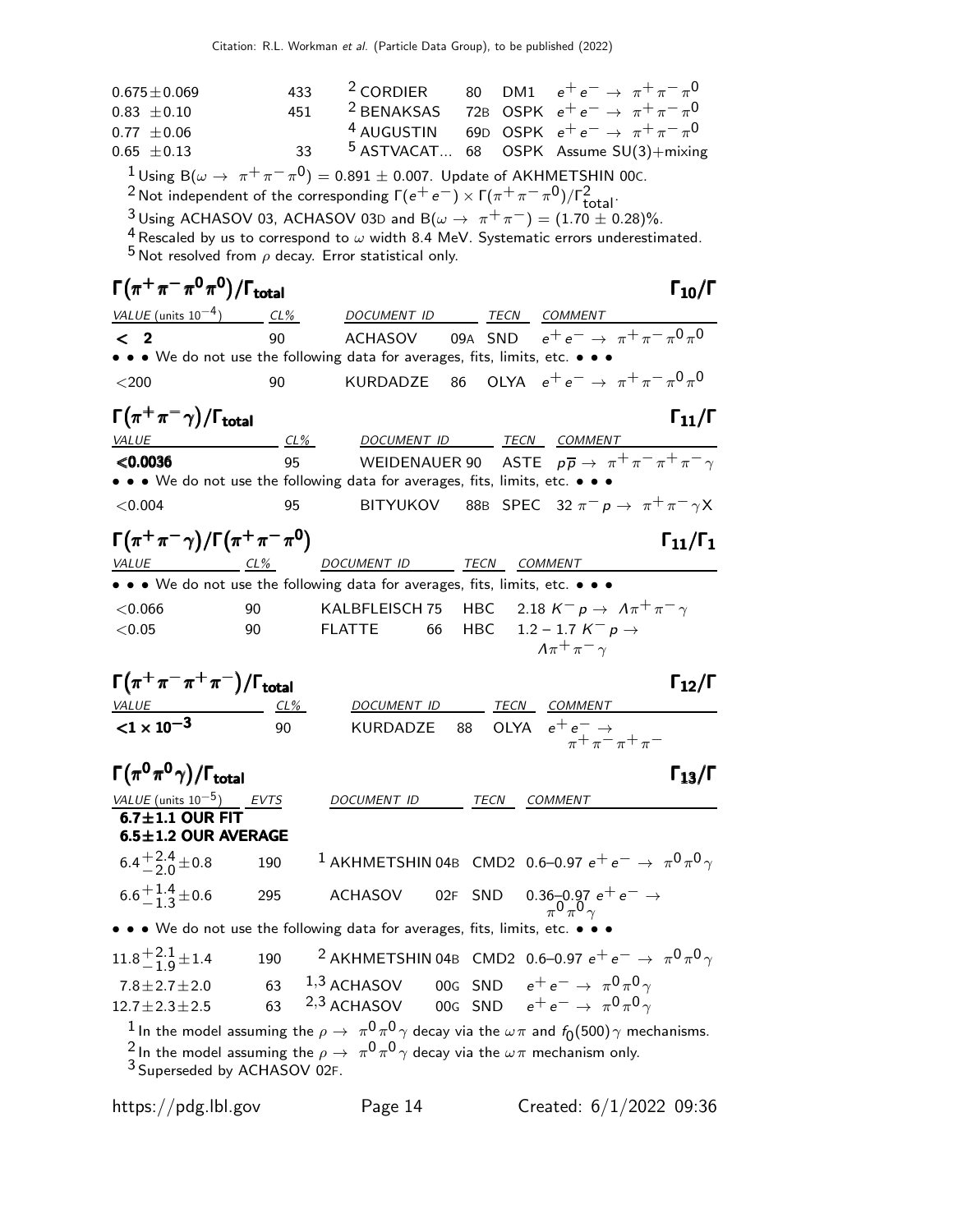| $\Gamma(\pi^0\pi^0\gamma)/\Gamma(\pi^+\pi^-\pi^0)$ |             | $\Gamma_{13}/\Gamma_1$                                                                                                                                        |
|----------------------------------------------------|-------------|---------------------------------------------------------------------------------------------------------------------------------------------------------------|
| <i>VALUE</i>                                       | $CL\%$      | DOCUMENT ID TECN COMMENT                                                                                                                                      |
| < 0.00045                                          | 90          | 89 ND $e^+e^- \to \pi^0 \pi^0 \gamma$<br>DOLINSKY                                                                                                             |
|                                                    |             | • • We do not use the following data for averages, fits, limits, etc. • •                                                                                     |
| < 0.08                                             | 95          | JACQUET 69B HLBC 2.05 $\pi^+ p \to \pi^+ p \omega$                                                                                                            |
| $\Gamma(\pi^0\pi^0\gamma)/\Gamma(\pi^0\gamma)$     |             | $\Gamma_{13}/\Gamma_2$                                                                                                                                        |
| <u>VALUE</u> (units $10^{-4}$ ) CL% EVTS           |             | DOCUMENT ID<br>TECN COMMENT                                                                                                                                   |
| 8.0±1.3 OUR FIT                                    |             |                                                                                                                                                               |
| $8.5 \pm 2.9$                                      | 40 $\pm$ 14 | 94B GAM2 $38\pi^{-} p \to \pi^{0} \pi^{0} \gamma n$<br>ALDE                                                                                                   |
|                                                    |             | $\bullet\,\bullet\,\bullet\,$ We do not use the following data for averages, fits, limits, etc. $\bullet\,\bullet\,$                                          |
| < 50                                               | 90          | 89 ND $e^+e^- \to \pi^0 \pi^0 \gamma$<br>DOLINSKY                                                                                                             |
| $<$ 1800                                           | 95          | 76 CNTR $\pi^- p \to \omega n$<br><b>KEYNE</b>                                                                                                                |
| $<$ 1500                                           | 90          | 72C OSPK $e^+e^-$<br>BENAKSAS                                                                                                                                 |
| $<$ 1400                                           |             | 71 HLBC 2.9 $\pi^{+}p$<br><b>BALDIN</b>                                                                                                                       |
| $<$ 1000                                           | 90          | 64 HLBC 1.3-2.8 $\pi^- p$<br><b>BARMIN</b>                                                                                                                    |
| $\Gamma(\pi^0\pi^0\gamma)/\Gamma$ (neutrals)       |             | $\Gamma_{13}/(\Gamma_2+\Gamma_4)$                                                                                                                             |
| $VALUE$ $CL\%$                                     |             | DOCUMENT ID _______ TECN COMMENT                                                                                                                              |
|                                                    |             | • • • We do not use the following data for averages, fits, limits, etc. • • •                                                                                 |
| $0.22 \pm 0.07$                                    |             | $1$ DAKIN<br>72 OSPK 1.4 $\pi^ p \to n$ MM                                                                                                                    |
| < 0.19                                             | 90          | <b>DEINET</b><br>69B OSPK                                                                                                                                     |
| $1$ See $\Gamma(\pi^0\gamma)/\Gamma$ (neutrals).   |             |                                                                                                                                                               |
| $\Gamma(\eta\pi^0\gamma)/\Gamma_{\rm total}$       |             | $\Gamma_{14}/\Gamma$                                                                                                                                          |
| VALUE (units $10^{-5}$ ) CL%                       |             | DOCUMENT ID<br>TECN<br><b>COMMENT</b>                                                                                                                         |
| < 3.3                                              | 90          | AKHMETSHIN 04B CMD2 0.6–0.97 $e^+e^- \rightarrow \eta \pi^0 \gamma$                                                                                           |
| $\Gamma(\mu^+\mu^-)/\Gamma_{\rm total}$            |             | $\Gamma_{15}/\Gamma$                                                                                                                                          |
| VALUE (units $10^{-5}$ )                           | EVTS        | DOCUMENT ID<br>TECN<br><i>COMMENT</i>                                                                                                                         |
| 7.4±1.8 OUR FIT                                    |             |                                                                                                                                                               |
| $7.4 \pm 1.8$ OUR AVERAGE                          |             |                                                                                                                                                               |
| $6.6 \pm 1.4 \pm 1.7$                              | 4.5M        | $^1$ ANASTASI<br>17 KLOE $e^+e^- \rightarrow \mu^+\mu^-\gamma$                                                                                                |
| $9.0 \pm 2.9 \pm 1.1$                              | 18          | 02c ALEP $Z \rightarrow \mu^+ \mu^- + X$<br>HEISTER                                                                                                           |
|                                                    |             | $^1$ Assuming lepton universality in the decay $\omega \to\ \ell^+\ell^-$ and correcting for different phase<br>space between electron and muon final states. |
| $\Gamma(\mu^+\mu^-)/\Gamma(\pi^+\pi^-\pi^0)$       |             | $\Gamma_{15}/\Gamma_1$                                                                                                                                        |
|                                                    |             |                                                                                                                                                               |

| VALUE (units $10^{-3}$ )                                                                                              | CL% | DOCUMENT ID                 | TECN | COMMENT                                          |
|-----------------------------------------------------------------------------------------------------------------------|-----|-----------------------------|------|--------------------------------------------------|
| < 0.2                                                                                                                 | 90  | WILSON                      |      | 69 OSPK 12 $\pi$ <sup>-</sup> C $\rightarrow$ Fe |
| $\bullet \bullet \bullet$ We do not use the following data for averages, fits, limits, etc. $\bullet \bullet \bullet$ |     |                             |      |                                                  |
| < 1.7                                                                                                                 | 74  | FLATTE                      |      | 66 HBC 1.2 – 1.7 $K^- p \to$                     |
| $\leq 1.2$                                                                                                            |     | BARBARO- 65 HBC 2.7 $K^- p$ |      | $\Lambda \mu^+ \mu^-$                            |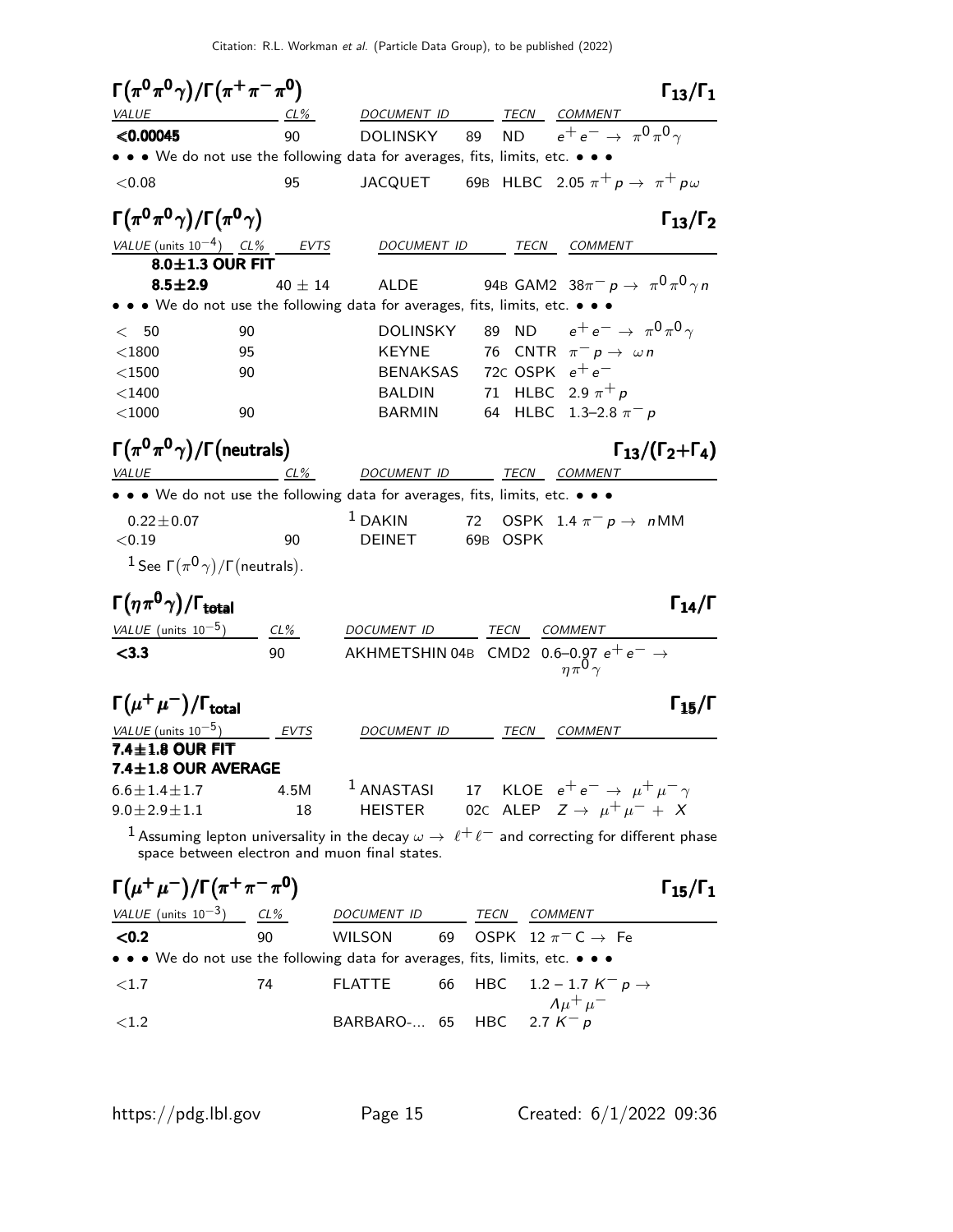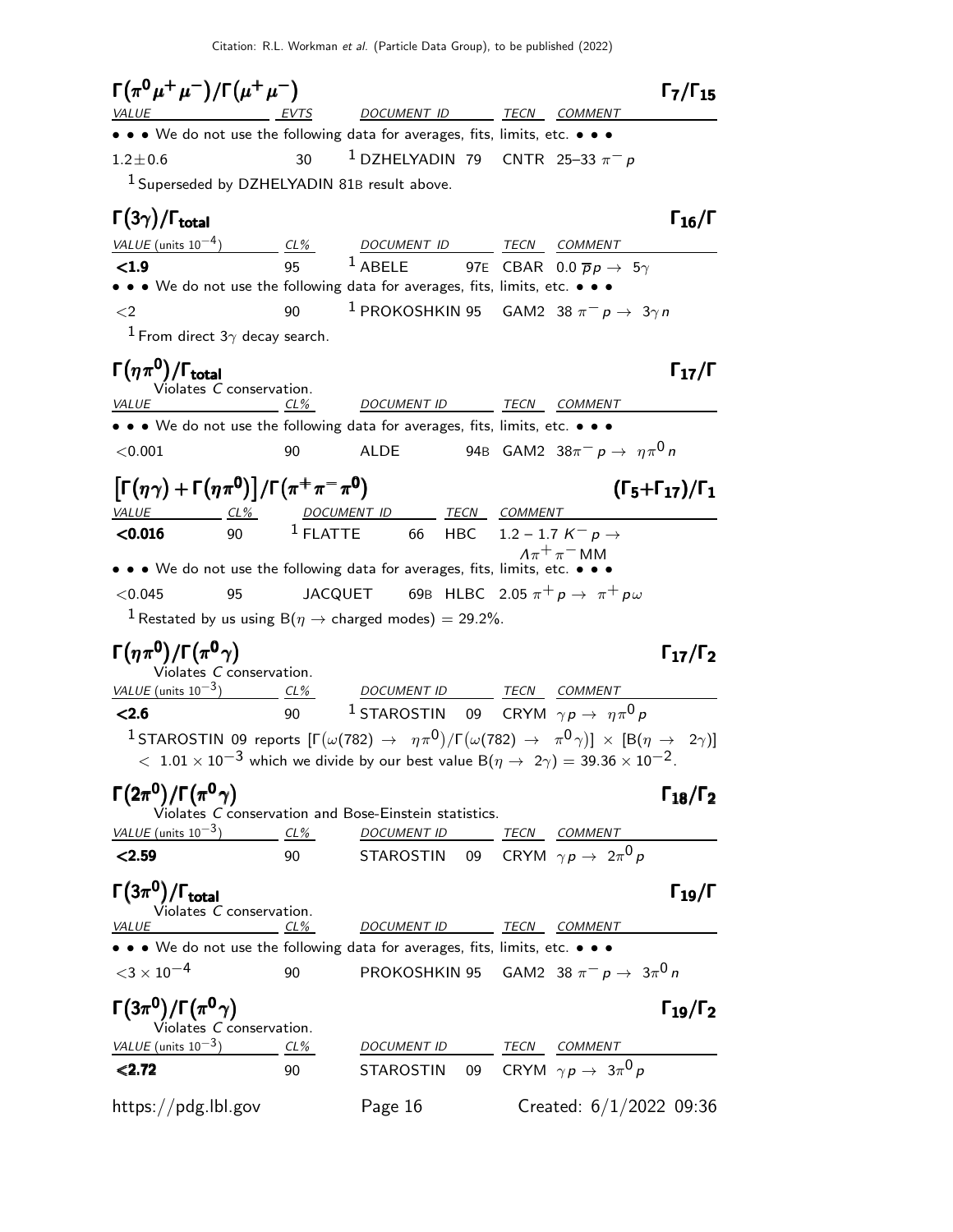

## PARAMETER  $\Lambda$  IN  $\omega \to \pi^0 \ell^+ \ell^-$  DECAY

In the pole approximation the electromagnetic transition form factor for a resonance of mass  $M$  is given by the expression:

 $|F|^2 = (1 - M^2/A^2)^{-2}$ , where for the parameter  $\Lambda$  vector dominance predicts  $\Lambda = M_p \approx$ 0.770 GeV. The ARNALDI 09 measurement is in obvious conflict with this expectation. Note that for  $\eta \to \gamma \mu^+ \mu^-$  decay ARNALDI 09 and

DZHELYADIN 80 obtain the value of Λ consistent with vector dominance.

## PARAMETER Λ IN  $\omega \to \pi^0 \mu^+ \mu^-$  DECAY

|                             | VALUE (GeV) EVTS               | DOCUMENT ID TECN                                                              |  | COMMENT                                                                                                                     |
|-----------------------------|--------------------------------|-------------------------------------------------------------------------------|--|-----------------------------------------------------------------------------------------------------------------------------|
|                             | $0.670 \pm 0.006$ OUR AVERAGE  |                                                                               |  |                                                                                                                             |
|                             | $0.6707 \pm 0.0039 \pm 0.0056$ |                                                                               |  | <sup>1</sup> ARNALDI 16 NA60 400 GeV $(p-A)$ colli-<br>sions                                                                |
|                             |                                |                                                                               |  | $0.668 \pm 0.009 \pm 0.003$ 3k <sup>2</sup> ARNALDI 09 NA60 158A In-In collisions                                           |
|                             |                                | • • • We do not use the following data for averages, fits, limits, etc. • • • |  |                                                                                                                             |
| $0.65 \pm 0.03$             |                                |                                                                               |  | DZHELYADIN 81B CNTR 25-33 $\pi^- p \rightarrow \omega n$                                                                    |
| the quoted $\Lambda$ value. |                                |                                                                               |  | <sup>1</sup> ARNALDI 16 reports $\Lambda^{-2}(\omega) = 2.223 \pm 0.026 \pm 0.037$ GeV <sup>-2</sup> which we converted to  |
| quoted A value.             |                                |                                                                               |  | <sup>2</sup> ARNALDI 09 reports $\Lambda^{-2}(\omega) = 2.24 \pm 0.06 \pm 0.02$ GeV <sup>-2</sup> which we converted to the |
|                             |                                |                                                                               |  |                                                                                                                             |

## PARAMETER Λ IN  $\omega \to \pi^0 e^+e^-$  DECAY

| <i>VALUE</i> (GeV)      | EVTS | <i>DOCUMENT ID</i>                                                  |  | TECN COMMENT                                                                                                              |
|-------------------------|------|---------------------------------------------------------------------|--|---------------------------------------------------------------------------------------------------------------------------|
| $0.709 \pm 0.037$       |      | 1.1k <sup>1</sup> ADLARSON 17B A2MM $\gamma p \rightarrow \omega p$ |  |                                                                                                                           |
| quoted $\Lambda$ value. |      |                                                                     |  | <sup>1</sup> ADLARSON 17B reports $\Lambda^{-2}(\omega \pi^0) = 1.99 \pm 0.21$ GeV <sup>-2</sup> that we converted to the |

## ENERGY DEPENDENCE OF  $\omega \to \pi^+\pi^-\pi^0$  DALITZ PLOT

The following experiments fit to one or more of the coefficients  $\alpha$ ,  $\beta$ ,  $\gamma$  for  $|\text{matrix}\rangle$ element $|^2$   $\propto$   $\,$   $P$   $(1\,+\,2\alpha$   $\,$   $Z\,+\,2\beta$   $\,$   $Z^{3/2}$   $\,$  sin $(3\phi)\,+\,2\gamma Z^2\,+\,$   $O(Z^{5/2}))$  where  $\,$   $P$ is the P-wave phase-space factor and Z,  $\phi$  are kinematical variables as defined in ADLARSON 17.

| <i>VALUE</i>                                                                                             | EVTS | <b>DOCUMENT ID</b> | TECN | COMMENT                                                       |
|----------------------------------------------------------------------------------------------------------|------|--------------------|------|---------------------------------------------------------------|
| $0.133 \pm 0.008$ OUR AVERAGE                                                                            |      |                    |      |                                                               |
| $0.1321 \pm 0.0067 \pm 0.0046$                                                                           | 260k | $1$ ABLIKIM        |      | 18AD BES3 $J/\psi \rightarrow \omega \eta$                    |
| $0.147 \pm 0.036$                                                                                        | 44k  |                    |      | ADLARSON 17 WASA $\alpha$ in $pd \rightarrow 3$ He $\omega$ , |
|                                                                                                          |      |                    |      | $pp \rightarrow pp\omega$                                     |
| <sup>1</sup> Keeping a term linear in Z only. A fit with the terms proportional to Z and $Z^{3/2}$ gives |      |                    |      |                                                               |

 $\alpha = 0.133 \pm 0.041$  and  $\beta = 0.037 \pm 0.054$ .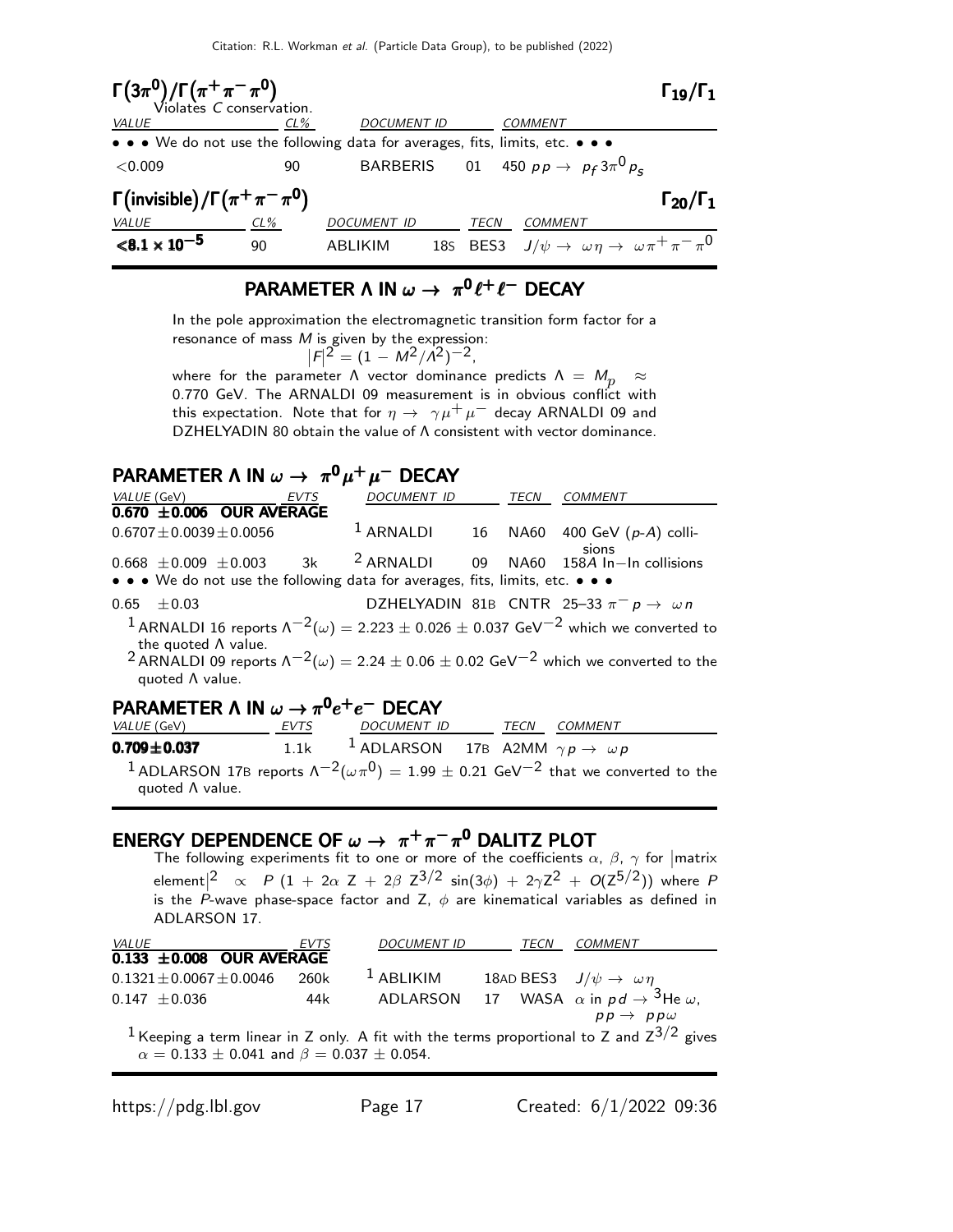# $\omega(782)$  REFERENCES

| <b>ACHASOV</b>            | 21        | JHEP 2101 113                                | M.N. Achasov et al.                                 |                                                        | (SND Collab.)                     |
|---------------------------|-----------|----------------------------------------------|-----------------------------------------------------|--------------------------------------------------------|-----------------------------------|
| LEES                      | 21 B      | PR D104 112003                               | J.P. Lees et al.                                    | (BABAR Collab.)                                        |                                   |
| ANDREEV                   | 20        | EPJ C80 1189                                 | V. Andreev <i>et al.</i>                            |                                                        | $(H1$ Collab.)                    |
| <b>HOID</b>               | 20        | EPJ C80 988                                  | B.-L. Hoid, M. Hoferichter, B. Kubis                |                                                        | (BONN, BERN)                      |
| COLANGELO                 | 19        | JHEP 1902 006                                | G. Colangelo, M. Hoferichter, P. Stoffer            |                                                        | $(BERN+)$                         |
| HOFERICHT                 | 19        | JHEP 1908 137                                | M. Hoferichter, B.-L. Hoid, B. Kubis                | (WASH, BONN)                                           |                                   |
| ABLIKIM                   |           | 18AD PR D98 112007                           | M. Ablikim <i>et al.</i>                            |                                                        | (BESIII Collab.)                  |
| ABLIKIM                   | 18C       | PRL 120 242003                               | M. Ablikim et al.                                   |                                                        | (BESIII Collab.)                  |
| ABLIKIM                   | 18S       | PR D98 032001                                | M. Ablikim et al.                                   |                                                        | (BESIII Collab.)                  |
| HANHART                   | 18        | EPJ C78 450                                  | C. Hanhart et al.                                   |                                                        |                                   |
| ADLARSON                  | 17        | PL B770 418                                  | P. Adlarson et al.                                  | (WASA-at-COSY Collab.)<br>(A2 Collab. at MAMI)         |                                   |
| ADLARSON                  | 17B       | PR C95 035208                                | P. Adlarson et al.                                  |                                                        |                                   |
| ANASTASI<br>ABLIKIM       | 17<br>16B | PL B767 485<br>PL B753 103                   | A. Anastasi et al.<br>M. Ablikim et al.             | (KLOE-2 Collab.)                                       |                                   |
| ACHASOV                   | 16A       | PR D93 092001                                | M.N. Achasov et al.                                 |                                                        | (BESIII Collab.)<br>(SND Collab.) |
| ARNALDI                   | 16        | PL B757 437                                  | R. Arnaldi et al.                                   |                                                        | (NA60 Collab.)                    |
| PDG                       | 16        | CP C40 100001                                | C. Patrignani et al.                                |                                                        | (PDG Collab.)                     |
| PDG                       | 15        | RPP 2015 at pdg.Ibl.gov                      |                                                     |                                                        | (PDG Collab.)                     |
| ACHASOV                   | 13        | PR D88 054013                                | M.N. Achasov et al.                                 |                                                        | (SND Collab.)                     |
| <b>BABUSCI</b>            | 13D       | PL B720 336                                  | D. Babusci et al.                                   | (CATA, CALB, BARI)                                     |                                   |
| <b>BENAYOUN</b>           | 13        | EPJ C73 2453                                 | M. Benayoun, P. David, L. DelBuono (PARIN, BERLIN+) |                                                        |                                   |
| <b>DAVIER</b>             | 13        | EPJ C73 2597                                 | M. Davier et al.                                    |                                                        |                                   |
| LEES                      | 12G       | PR D86 032013                                | J.P. Lees et al.                                    | (BABAR Collab.)                                        |                                   |
| <b>NIECKNIG</b>           | 12        | EPJ C72 2014                                 | F. Niecknig, B. Kubis, S.P. Schneider               |                                                        | (BONN)                            |
| AMBROSINO                 | 11A       | PL B700 102                                  | F. Ambrosino et al.                                 |                                                        | (KLOE Collab.)                    |
| <b>BENAYOUN</b>           | 10        | EPJ C65 211                                  | M. Benayoun et al.                                  |                                                        |                                   |
| <b>ACHASOV</b>            | 09A       | JETP 109 379                                 | M.N. Achasov et al.                                 |                                                        | (SND Collab.)                     |
|                           |           | Translated from ZETF 136 442.                |                                                     |                                                        |                                   |
| ARNALDI                   | 09        | PL B677 260                                  | R. Arnaldi et al.                                   |                                                        | (NA60 Collab.)                    |
| AUBERT                    |           | 09AS PRL 103 231801                          | B. Aubert et al.                                    | (BABAR Collab.)                                        |                                   |
| STAROSTIN                 | 09        | PR C79 065201                                | A. Starostin et al.                                 | (Crystal Ball Collab. at MAMI)                         |                                   |
| <b>ACHASOV</b>            | 08        | JETP 107 61<br>Translated from ZETF 134 80.  | M.N. Achasov et al.                                 |                                                        | (SND Collab.)                     |
| AMBROSINO                 | 08G       | PL B669 223                                  | F. Ambrosino et al.                                 |                                                        | (KLOE Collab.)                    |
| ACHASOV                   | 07B       | PR D76 077101                                | M.N. Achasov et al.                                 |                                                        | (SND Collab.)                     |
| AKHMETSHIN                | 07        | PL B648 28                                   | R.R. Akhmetshin et al.                              | (Novosibirsk CMD-2 Collab.)                            |                                   |
| ACHASOV                   | 06        | JETP 103 380                                 | M.N. Achasov et al.                                 | (Novosibirsk SND Collab.)                              |                                   |
|                           |           | Translated from ZETF 130 437.                |                                                     |                                                        |                                   |
| ACHASOV                   | 06A       | PR D74 014016                                | M.N. Achasov et al.                                 |                                                        | (SND Collab.)                     |
| AULCHENKO                 | 06        | <b>JETPL 84 413</b>                          | V.M. Aulchenko et al.                               | (Novosibirsk CMD-2 Collab.)                            |                                   |
|                           |           | Translated from ZETFP 84 491.                |                                                     |                                                        |                                   |
| ACHASOV                   | 05A       | JETP 101 1053                                | M.N. Achasov et al.                                 | (Novosibirsk SND Collab.)                              |                                   |
| AKHMETSHIN 05             |           | Translated from ZETF 128 1201.<br>PL B605 26 | R.R. Akhmetshin et al.                              | (Novosibirsk CMD-2 Collab.)                            |                                   |
| AKHMETSHIN 05A            |           | PL B613 29                                   | R.R. Akhmetshin et al.                              | (Novosibirsk CMD-2 Collab.)                            |                                   |
| AULCHENKO                 | 05        | <b>JETPL 82 743</b>                          | V.M. Aulchenko et al.                               | (Novosibirsk CMD-2 Collab.)                            |                                   |
|                           |           | Translated from ZETFP 82 841.                |                                                     |                                                        |                                   |
| AKHMETSHIN 04             |           | PL B578 285                                  | R.R. Akhmetshin et al.                              | (Novosibirsk CMD-2 Collab.)                            |                                   |
| AKHMETSHIN 04B            |           | PL B580 119                                  | R.R. Akhmetshin et al.                              | (Novosibirsk CMD-2 Collab.)                            |                                   |
| AUBERT,B                  | 04N       | PR D70 072004                                | B. Aubert et al.                                    | (BABAR Collab.)                                        |                                   |
| <b>PDG</b>                | 04        | PL B592 1                                    | S. Eidelman et al.                                  |                                                        | (PDG Collab.)                     |
| ACHASOV                   | 03        | PL B559 171                                  | M.N. Achasov et al.                                 | (Novosibirsk SND Collab.)                              |                                   |
| ACHASOV                   | 03D       | PR D68 052006                                | M.N. Achasov et al.                                 | (Novosibirsk SND Collab.)                              |                                   |
| ALOISIO                   | 03        | PL B561 55                                   | A. Aloisio et al.                                   |                                                        | (KLOE Collab.)                    |
| BENAYOUN                  | 03        | EPJ C29 397                                  | M. Benayoun et al.                                  |                                                        |                                   |
| ACHASOV                   | 02E       | PR D66 032001                                | M.N. Achasov et al.                                 | (Novosibirsk SND Collab.)                              |                                   |
| ACHASOV                   | 02F       | PL B537 201                                  | M.N. Achasov et al.                                 | (Novosibirsk SND Collab.)                              |                                   |
| AKHMETSHIN                | 02        | PL B527 161                                  | R.R. Akhmetshin et al.                              | (Novosibirsk CMD-2 Collab.)                            |                                   |
| ALOISIO                   | 02D       | PL B537 21                                   | A. Aloisio <i>et al.</i>                            |                                                        | (KLOE Collab.)                    |
| <b>HEISTER</b>            | 02C       | PL B528 19                                   | A. Heister <i>et al.</i>                            | (ALEPH Collab.)                                        |                                   |
| ACHASOV                   | 01E       | PR D63 072002                                | M.N. Achasov et al.                                 | (Novosibirsk SND Collab.)                              |                                   |
| AKHMETSHIN                | 01B       | PL B509 217                                  | R.R. Akhmetshin et al.                              | (Novosibirsk CMD-2 Collab.)                            |                                   |
| <b>BARBERIS</b>           | 01        | PL B507 14<br>EPJ C12 25                     | D. Barberis et al.                                  |                                                        |                                   |
| ACHASOV<br><b>ACHASOV</b> | 00<br>00D | <b>JETPL 72 282</b>                          | M.N. Achasov et al.<br>M.N. Achasov et al.          | (Novosibirsk SND Collab.)<br>(Novosibirsk SND Collab.) |                                   |
|                           |           | Translated from ZETFP 72 411.                |                                                     |                                                        |                                   |
| ACHASOV                   | 00G       | JETPL 71 355                                 | M.N. Achasov et al.                                 | (Novosibirsk SND Collab.)                              |                                   |
|                           |           | Translated from ZETFP 71 519.                |                                                     |                                                        |                                   |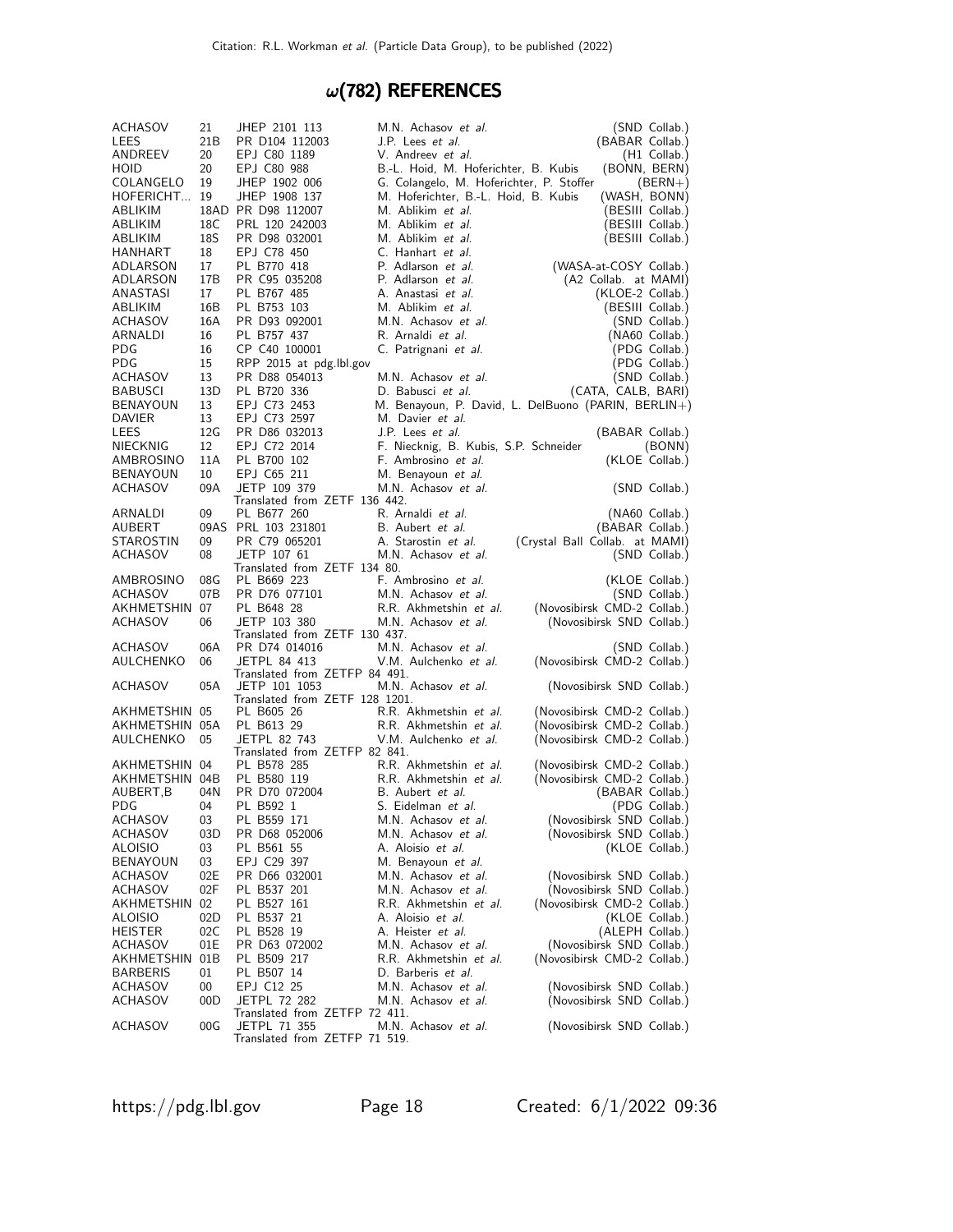| AKHMETSHIN 00C<br>AULCHENKO | 00A             | PL B476 33<br>R.R. Akhmetshin et al.<br>(Novosibirsk CMD-2 Collab.)<br>JETP 90 927<br>V.M. Aulchenko et al.<br>(Novosibirsk SND Collab.)                                                                        |  |
|-----------------------------|-----------------|-----------------------------------------------------------------------------------------------------------------------------------------------------------------------------------------------------------------|--|
| CASE<br>ACHASOV<br>GARDNER  | 00<br>99E<br>99 | Translated from ZETF 117 1067.<br>T. Case et al.<br>PR D61 032002<br>(Crystal Barrel Collab.)<br>PL B462 365<br>M.N. Achasov et al.<br>(Novosibirsk SND Collab.)<br>S. Gardner, H.B. O'Connell<br>PR D59 076002 |  |
| <b>BENAYOUN</b>             | 98              | EPJ C2 269<br>M. Benayoun et al.<br>$(IPNP, NOVO, ADLD+)$                                                                                                                                                       |  |
| ABELE<br><b>BENAYOUN</b>    | 97E<br>96       | PL B411 361<br>A. Abele et al.<br>(Crystal Barrel Collab.)<br>ZPHY C72 221<br>M. Benayoun et al.                                                                                                                |  |
| PROKOSHKIN                  | 95              | (IPNP, NOVO)<br>PD 40 273<br>Y.D. Prokoshkin, V.D. Samoilenko<br>(SERP)<br>Translated from DANS 342 610.                                                                                                        |  |
| WURZINGER                   | 95              | PR C51 443<br>R. Wurzinger et al.<br>(BONN, ORSAY, SACL+)                                                                                                                                                       |  |
| ALDE<br>AMSLER              | 94B<br>94C      | PL B340 122<br>D.M. Alde <i>et al.</i><br>$(SERP, BELG, LANL, LAP+)$<br>PL B327 425<br>C. Amsler et al.<br>(Crystal Barrel Collab.)                                                                             |  |
| ALDE                        | 93              | PAN 56 1229<br>D.M. Alde et al.<br>$(SERP, LAP, LANL, BELG+)$                                                                                                                                                   |  |
|                             |                 | Translated from YAF 56 137.                                                                                                                                                                                     |  |
| Also<br>AMSLER              | 93B             | ZPHY C61 35<br>D.M. Alde <i>et al.</i><br>$(SERP, LAP, LANL, BELG+)$<br>C. Amsler et al.<br>PL B311 362<br>(Crystal Barrel Collab.)                                                                             |  |
| WEIDENAUER 93               |                 | P. Weidenauer et al.<br>ZPHY C59 387<br>(ASTERIX Collab.)                                                                                                                                                       |  |
| ANTONELLI                   | 92              | ZPHY C56 15<br>A. Antonelli et al.<br>(DM2 Collab.)                                                                                                                                                             |  |
| <b>DOLINSKY</b>             | 91              | PRPL 202 99<br>S.I. Dolinsky et al.<br>(NOVO)                                                                                                                                                                   |  |
| WEIDENAUER 90               |                 | ZPHY C47 353<br>(ASTERIX Collab.)<br>P. Weidenauer et al.                                                                                                                                                       |  |
| <b>DOLINSKY</b>             | 89              | ZPHY C42 511<br>S.I. Dolinsky et al.<br>(NOVO)                                                                                                                                                                  |  |
| <b>BITYUKOV</b>             | 88B             | SJNP 47 800<br>(SERP)<br>S.I. Bityukov et al.                                                                                                                                                                   |  |
| <b>DOLINSKY</b>             | 88              | Translated from YAF 47 1258.<br>SJNP 48 277<br>S.I. Dolinsky et al.<br>(NOVO)                                                                                                                                   |  |
|                             |                 | Translated from YAF 48 442.                                                                                                                                                                                     |  |
| <b>KURDADZE</b>             | 88              | JETPL 47 512<br>L.M. Kurdadze et al.<br>(NOVO)<br>Translated from ZETFP 47 432.                                                                                                                                 |  |
| AULCHENKO                   | 87              | V.M. Aulchenko et al.<br>PL B186 432<br>(NOVO)                                                                                                                                                                  |  |
| <b>BARKOV</b>               | 87              | <b>JETPL 46 164</b><br>L.M. Barkov et al.<br>(NOVO)                                                                                                                                                             |  |
|                             |                 | Translated from ZETFP 46 132.                                                                                                                                                                                   |  |
| KURDADZE                    | 86              | L.M. Kurdadze et al.<br>JETPL 43 643<br>(NOVO)<br>Translated from ZETFP 43 497.                                                                                                                                 |  |
| <b>BARKOV</b>               | 85              | NP B256 365<br>L.M. Barkov et al.<br>(NOVO)                                                                                                                                                                     |  |
| DRUZHININ                   | 84              | V.P. Druzhinin et al.<br>PL 144B 136<br>(NOVO)                                                                                                                                                                  |  |
| KURDADZE                    | 83B             | JETPL 36 274<br>A.M. Kurdadze et al.<br>(NOVO)                                                                                                                                                                  |  |
| DZHELYADIN                  |                 | Translated from ZETFP 36 221.                                                                                                                                                                                   |  |
| <b>CORDIER</b>              | 81 B<br>80      | PL 102B 296<br>R.I. Dzhelyadin et al.<br>(SERP)<br>NP B172 13<br>A. Cordier et al.<br>(LALO)                                                                                                                    |  |
| DZHELYADIN                  | 80              | PL 94B 548<br>R.I. Dzhelyadin et al.<br>(SERP)                                                                                                                                                                  |  |
| ROOS                        | 80              | M. Roos, A. Pellinen<br>LNC 27 321<br>(HELS)                                                                                                                                                                    |  |
| <b>BENKHEIRI</b>            | 79              | NP B150 268<br>P. Benkheiri et al.<br>(EPOL, CERN, CDEF+)                                                                                                                                                       |  |
| DZHELYADIN                  | 79              | PL 84B 143<br>R.I. Dzhelyadin et al.<br>(SERP)                                                                                                                                                                  |  |
| <b>COOPER</b>               | 78B             | NP B146 1<br>A.M. Cooper et al.<br>$(TATA, CERN, CDEF+)$                                                                                                                                                        |  |
| QUENZER                     | 78              | PL 76B 512<br>A. Quenzer et al.<br>(LALO)                                                                                                                                                                       |  |
| VANAPEL<br><b>WICKLUND</b>  | 78<br>78        | NP B133 245<br>G.W. van Apeldoorn et al.<br>(ZEEM)<br>PR D17 1197<br>A.B. Wicklund et al.<br>(ANL)                                                                                                              |  |
| ANDREWS                     | 77              | PRL 38 198<br>D.E. Andrews et al.<br>(ROCH)                                                                                                                                                                     |  |
| GESSAROLI                   | 77              | NP B126 382<br>R. Gessaroli et al.<br>$(BGNA, FIRZ, GENO+)$                                                                                                                                                     |  |
| <b>KEYNE</b>                | 76              | PR D14 28<br>J. Keyne <i>et al.</i><br>(LOIC, SHMP)                                                                                                                                                             |  |
| Also                        |                 | (LOIC, SHMP)<br>PR D8 2789<br>D.M. Binnie et al.                                                                                                                                                                |  |
| KALBFLEISCH 75              |                 | PR D11 987<br>G.R. Kalbfleisch, R.C. Strand, J.W. Chapman<br>$(BNL+)$                                                                                                                                           |  |
| AGUILAR-                    | 72B             | PR D6 29<br>M. Aguilar-Benitez et al.<br>(BNL)                                                                                                                                                                  |  |
| APEL<br><b>BASILE</b>       | 72B             | (KARLK, KARLE, PISA)<br>PL 41B 234<br>W.D. Apel et al.                                                                                                                                                          |  |
| BENAKSAS                    | 72B<br>72       | Phil. Conf. 153<br>M. Basile <i>et al.</i><br>(CERN)<br>(ORSAY)<br>PL 39B 289<br>D. Benaksas <i>et al.</i>                                                                                                      |  |
| BENAKSAS                    | 72B             | PL 42B 507<br>D. Benaksas et al.<br>(ORSAY)                                                                                                                                                                     |  |
| BENAKSAS                    | 72C             | PL 42B 511<br>D. Benaksas et al.<br>(ORSAY)                                                                                                                                                                     |  |
| <b>BORENSTEIN</b>           | 72              | PR D5 1559<br>S.R. Borenstein et al.<br>(BNL, MICH)                                                                                                                                                             |  |
| <b>BROWN</b>                | 72              | PL 42B 117<br>R.M. Brown et al.<br>(ILL, ILLC)                                                                                                                                                                  |  |
| <b>DAKIN</b>                | 72              | PR D6 2321<br>J.T. Dakin et al.<br>(PRIN)                                                                                                                                                                       |  |
| RATCLIFF                    | 72              | PL 38B 345<br>B.N. Ratcliff et al.<br>(SLAC)                                                                                                                                                                    |  |
| ALVENSLEB<br>BALDIN         | 71C<br>71       | PRL 27 888<br>H. Alvensleben et al.<br>(DESY)<br>SJNP 13 758<br>A.B. Baldin et al.<br>(ITEP)                                                                                                                    |  |
|                             |                 | Translated from YAF 13 1318.                                                                                                                                                                                    |  |